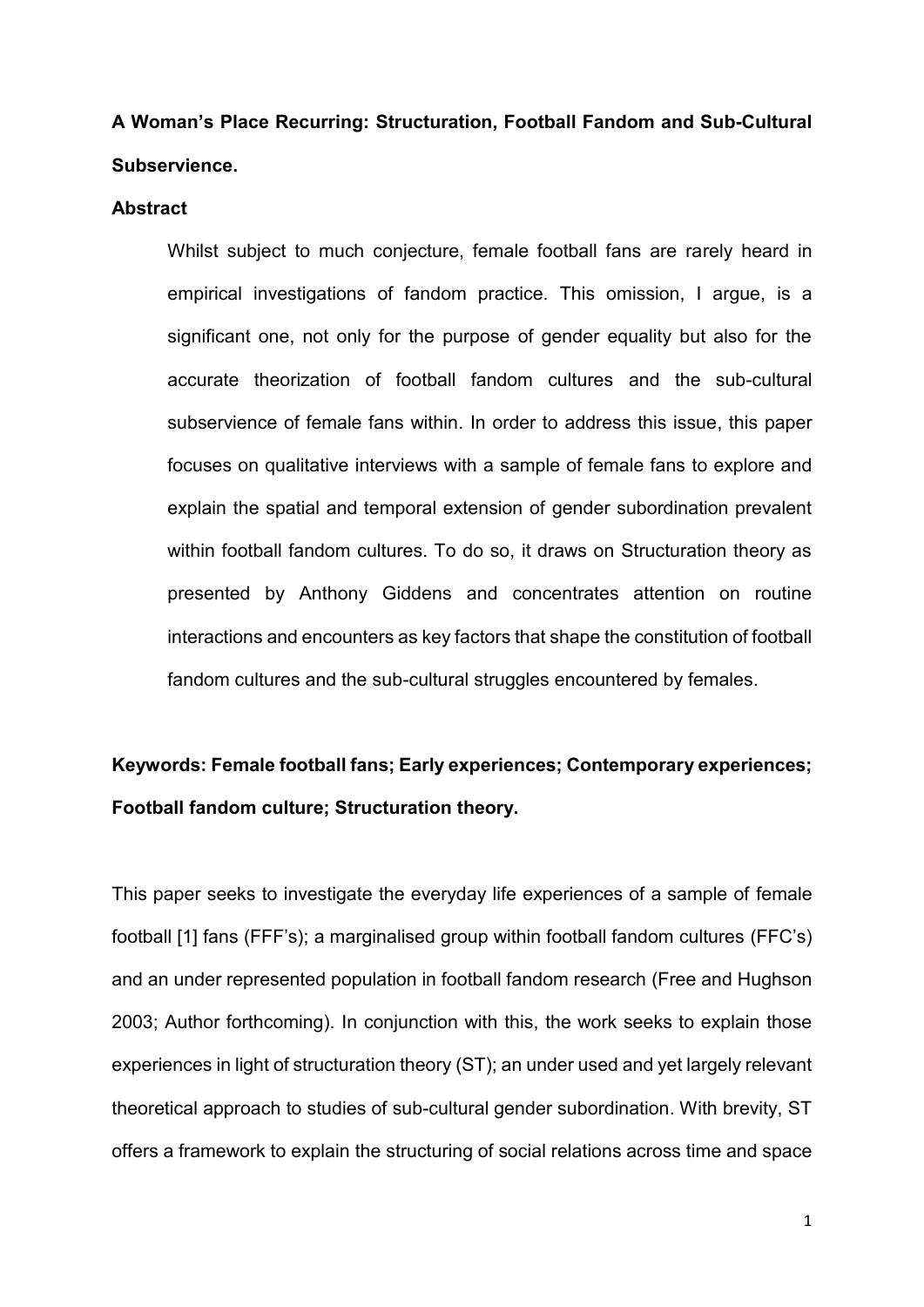in virtue of the duality of structure (that is in virtue of the relationship between structure and agency as it is played out via the encounters of agents in everyday life). The line of argument taken is that ST is useful to researchers seeking to explain the broad spatial and temporal extension of gender subordination throughout FFC's. Before I outline the main tenants of this theory it is first appropriate to place this argument into the context of football fandom research.

### *Afterthought: Football fandom… oh… and females*

Despite the fact that female football fans are growing in number (Nagle, Dodd, Ellis and Downer 2010, 22), there is an acceptance that inequalities on account of gender exist in sport fan communities (Crawford 2003; Author 2013; Author forthcoming). Notwithstanding this, and whilst research dedicated to female football fans is a growing area of study, Pope (2014, 4) argues that even when female fans are cited in scholarly research, they are often compared unfavourably against the image of dominant, uncontrollable masculine passion that is unleashed in response to sports victory or defeat.

Furthermore, Crawford (2001) argues that by contrast, females are unfairly depicted as sobbing, screaming, individuals motivated by the chance to see or touch a male idol; a position that has been reiterated in the more recent scholarly literature (for example, see Mewett and Toffoletti [2012]). This observation has been accentuated by the tendency of some academics to focus on female sports fans as synthetic, media dependent, consumer fans. In King's (1998) research on football fandom, for instance, he contrasts 'new fans' (e.g. placing emphasis on the growing number of FFF's as part of this process) as consumers, against 'traditional fans', or, as he labels them for the purposes of his study, 'the lads'. This logic has been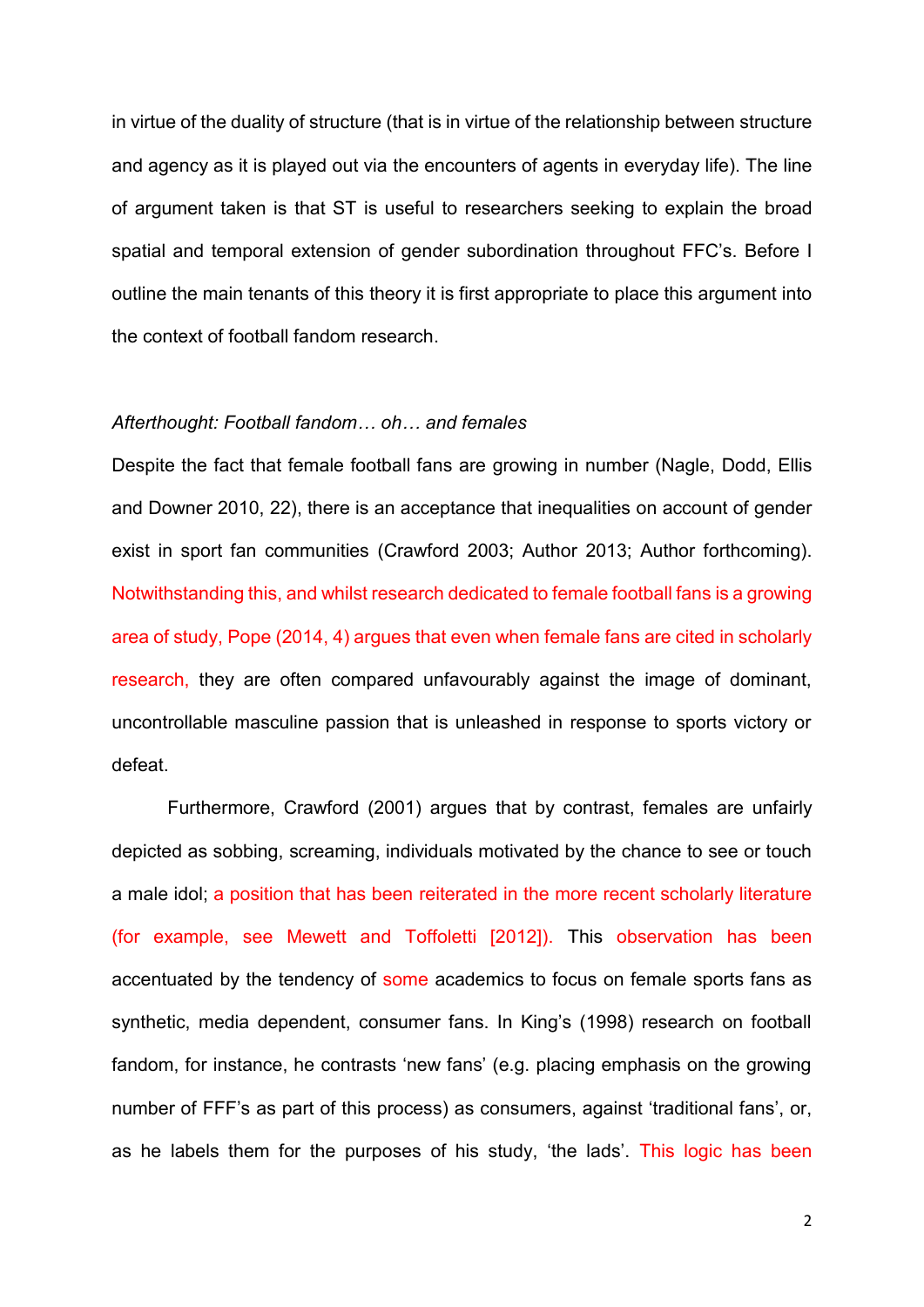reinforced by research papers, arguing that whilst women have always attended football matches throughout the history of the game (albeit in smaller number than male counterparts) (Birley 1993; Williams 2003; Coddington 1997; Cashmore 2010); it was the marketing of Association Football in the early 1990s (for the inclusion of women, children and families) that is deemed to have bolstered aggregate numbers of female supporters. This marketing campaign was based on UK government reports that identified women and children as the demographic that could help to civilise football crowds following an intensive period of football hooliganism and stadium disasters (Popplewell 1986; Taylor 1990; Crolley and Long 2001; Dunning and Rojek 1992; Gibbons and Dixon 2010).

In keeping with this, much of the literature (particularly prior to 2007) has driven cumbersomely over the life experiences of female fans and thus, rather than investigating how fandom is practiced and the theoretical implications thereof, studies have been content to explain away the presence of female fans as a side-effect of the 'bourgeoisification' of contemporary sport (Jones and Lawrence, 2000; Nash 2000; 2001; Williams and Perkins 1998). Yet, by stigmatising minority groups of fans (in this instance, women) as inauthentic or less important, sports fandom research has arguably maintained a 'malestream' approach, leaving the exploration and understanding of female sports fandom underdeveloped (Scratton and Flintoff 2002).

A more recent series of studies have begun to question the dogma relating to female fans through qualitative interviews with sports fans. For instance Jones (2008) has investigated female fandom, identity and sexism in men's professional football in England; Ben-Porat (2009) has drawn reference to Israeli women who fancy football; and Mewett and Toffoletti (2011) have examined female fandom socialization in Australian Rules Football. By drawing on qualitative accounts, subsumed from fans in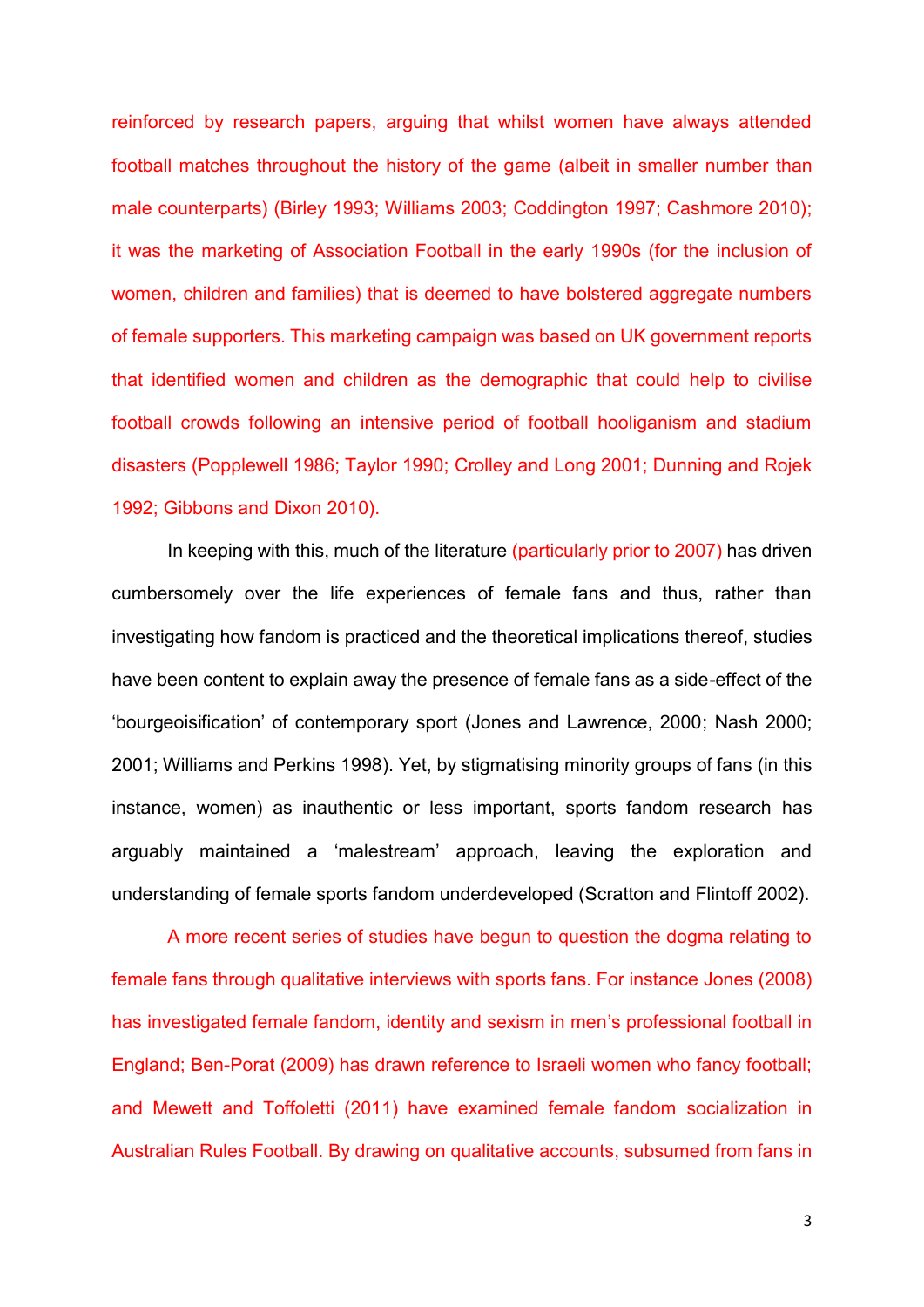practice, the authors have been able to glean valuable insight into the lived experience of female fandom. In very different cultures, the authors have begun to explore how intimate thoughts, personal explanations and recounting of the meaning and effect of interactions can impact on fan practice. In what follows, this paper seeks to add to this literature, by in a similar vein, focusing on verbatim interviews conducted with FFF's and building in a theoretical narrative to explain the *structuration* of sub-cultural subordination. Before the data is presented, and to provide theoretical context, key components of ST are briefly outlined below.

### *ST, Dominance and Subordination.*

Anthony Giddens' (1984) ST offers a post-dualist theoretical position that is based on one simple but original idea: 'that everything in social life, from encompassing world systems to an individual's state of mind, originates in social praxis; that is in the skilful performance of conduct and interaction' (Cohen 2008, 324). Favouring neither structure nor agency in his explanation of the constitution of society, Giddens expounds that it is through the duality of structure that cultural practice is produced and reproduced across time and space. Accordingly then, Giddens (1984, 374) argues that structural properties of social systems do not exist outside of action, but they are, instead, chronically implicated in its production and reproduction. This occurs, he suggests, through routine interaction between agents and institutions in the moment and extends across time as part of a 'practical consciousness' that involves tacit modes of knowing how to behave in the context of social life (Giddens 1982, 9). Thus, not only does structuration explain the recursive nature of social life, but it also acknowledges the recursive nature of dominance and subordination therein. To explain this position, Giddens refers to possession of resources: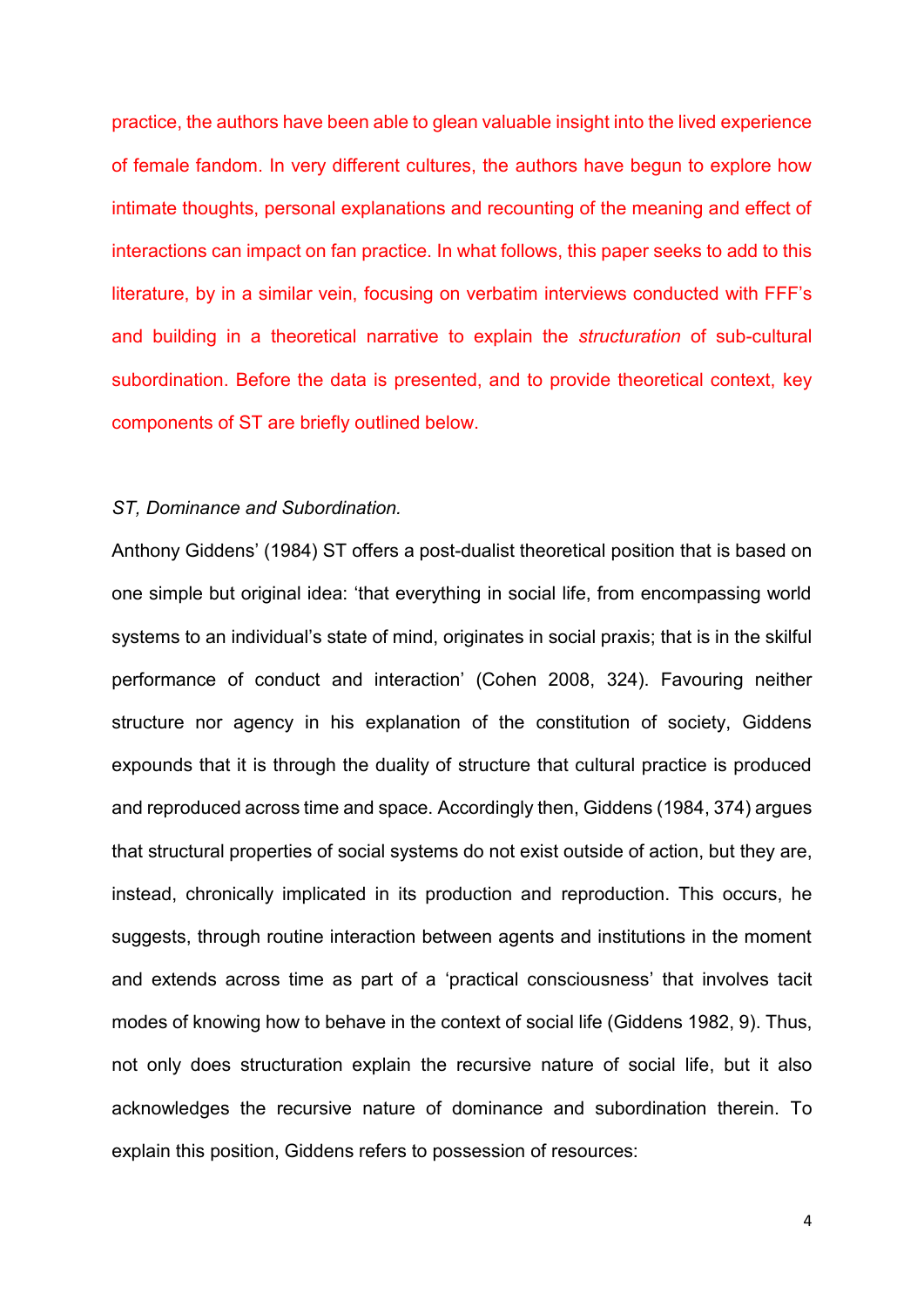Domination depends on the mobilization of two distinguished types of resource. Allocative resources...generating command over objects, goods or material phenomena. Authoritative...command over persons or actions (Giddens 1984, 33)

Here he explains that agents holding material or authoritative resources within any given cultural realm can use those resources to legitimise dominance through everyday encounters with others. Moreover, it is through seemingly trivial encounters, Giddens (1984, 33) insists, that rules are upheld and the generality of social conduct is produced and reproduced. Furthermore, rules, he asserts, can take many forms. They can be intensive or shallow, tacit or discursive, informal or formalized, weakly or strongly sanctioned and yet all the while they contribute to the maintenance of social practices. In other words, they become generalizable procedures which actors understand and use in various circumstances:

Let us regard the rules of social life, then, as techniques or generalizable procedures applied in the enactment/reproduction of social practices (Giddens 1984, 21).

Accordingly then, the key for Giddens, is to grasp how action is structured in everyday contexts of social life, while simultaneously recognising that the structural elements of society are reproduced by the performance of action (Elliott 2009, 136). Consequently, he explains that social practices and issues of dominance and subordination have a broad spatial and temporal extension, because they are acknowledged, and largely followed by agents in practice (Giddens 1982, 9).

Whilst this theoretical approach has been used across multiple disciplines and sociological fields, it is underused within the study of sport and the theorizing of football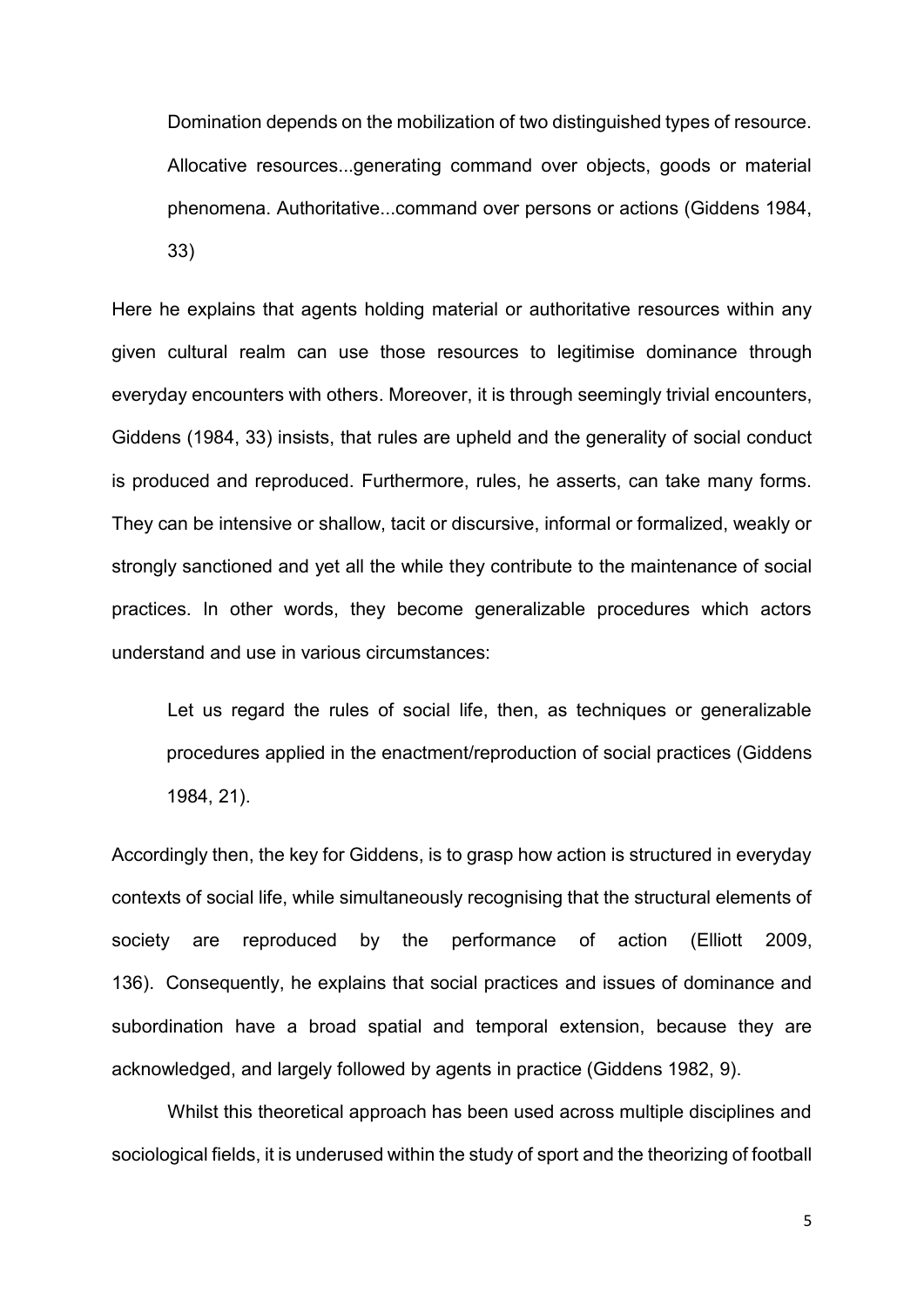fandom more specifically. I argue that its inclusion can offer a sound theoretical basis to explore and explain the subordinate position of women in FFC's. Before applying this theoretical approach to the experiences of female football fans, the methods of the research are outlined below.

#### **Research Methods**

#### *Prologue*

In response to recent calls for empirical investigations into the experiences of female football fans (Pope 2014), a sample of 24 interviews were taken into consideration for the purposes of this paper. Those interviews were originally conducted in 2008 as part of a larger study that combined interviews with male and female fans in an investigation of football fandom cultures and everyday practice (See Author 2013). Reminded of Pope's (2012) call for females to feature at the heart of fandom research rather than as a side show, a decision was taken to revisit the data and focus solely on the experiences of FFF's, with the aim to explore and explain the phenomenon of sub-cultural subordination in relation to gender.

Given that little is known about FFF's beyond conjecture, in-depth qualitative interviews are ideal for awarding space for participants to present issues that they regard as important within their fandom experiences (Silverman 2000; Hoffman 2007). When adopting this research strategy, however it is important to note that vernacular used to describe life history and notions of collective memory can be exaggerated or understated by participants as they seek to articulate a dominant memory (Gibbons, Dixon and Braye 2008). Consequently, as Franzosi (1998) infers, whilst personal narratives do not necessarily offer universal truths, they remain valuable to academic research in the sense that they take account of emotion and the relationship between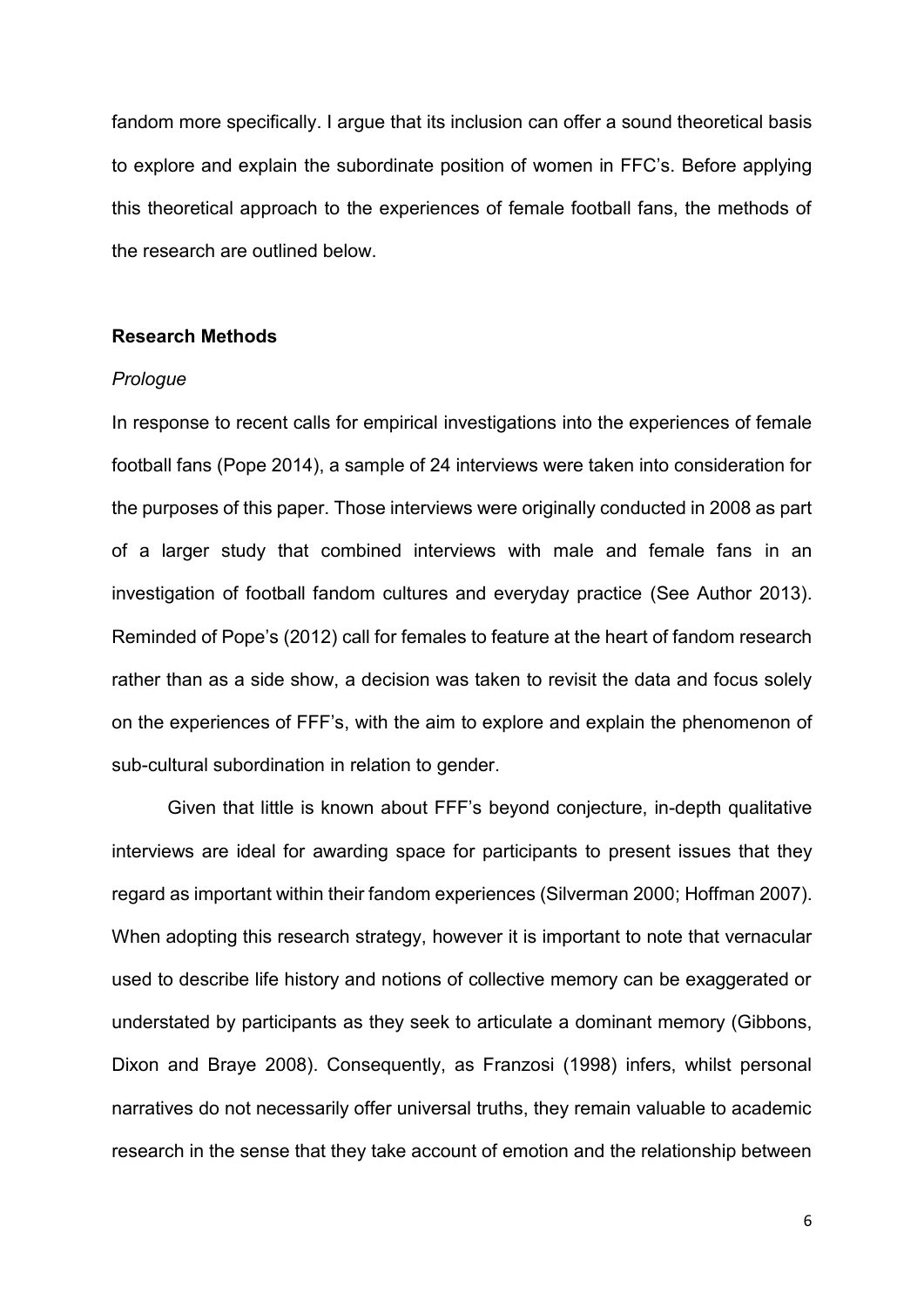text, lived experience and social reality. With this in mind, and in order to communicate the main findings of the work, I highlight and interpret verbatim responses, giving a voice to those whose stories I have set out to uncover. This approach to writing allows the culture of the field to reveal itself to the reader via the discourse that FFF's have themselves constructed and which has constructed them (Author 2013). Accordingly, the data presented is representative of common themes and ideas that have emerged from the words of a sample of football fans.

In terms of interview schedule, two broad issues were used to offer a sense of continuity within and between interviews. The first was related to early experiences of football fandom, under the assumption that this would provide a central reference point from which understandings of fandom practice have developed. Second, given that the work aims to explore the lived experience of football fandom, the routine nature of fandom practice was discussed with all participants. Both issues are of central importance to ST as they provide a basis to discuss the connection of encounters with social reproduction, emphasising how those connections are formed and reformed in the duree of daily existence (Giddens 1984, 72). Moreover, it is through reflexion that 'actors in circumstances of marked social inferiority make manifest there awareness of oppression' (Giddens 1984, 91).

#### *Recruitment Strategy*

A purposive sample of participants was selected for this study from a pool of football fans (situated in the North East of Englan[d\]\)](javascript:parent.onLocalLink() that responded to a media call for volunteers [2]. On acknowledgement of interest, volunteers were consequently selected as participants for subsequent interview according to the following criteria: (1) They are women; (2) Given that scholars Malcolm, Jones and Waddington (2000)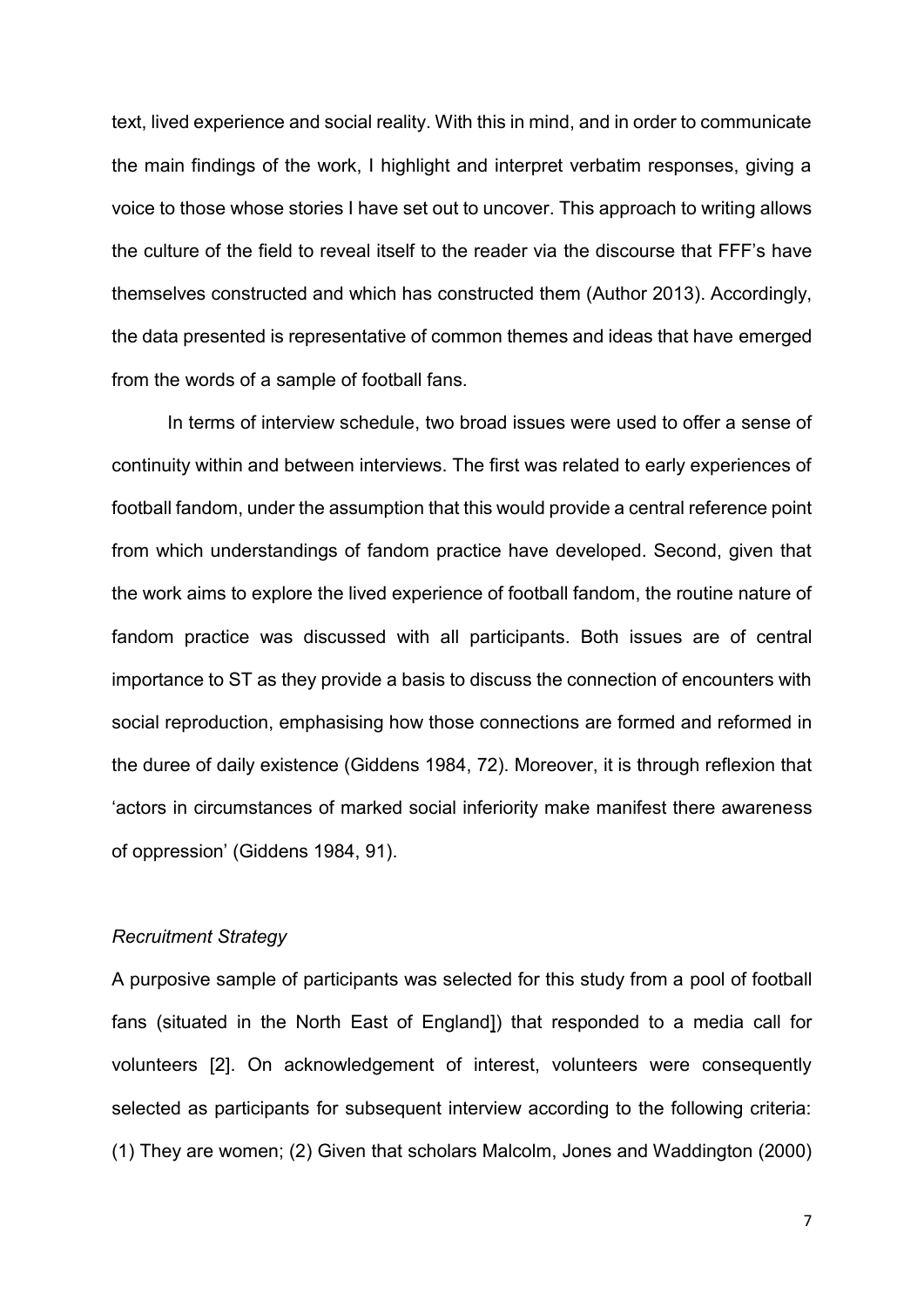point to the fact that season ticket holders are most frequently and disproportionately used within academic literature to represent all fans, the inclusion of fandom narratives from a wider range of experiential profiles were selected. (3) It was deemed important not to privilege fans of top tier teams (e.g. Manchester United, Chelsea, Arsenal) over and above the majority of fans that support teams outside of this elite group. This has been a common characteristic within recent academic research (see Author 2013).

Of all of the participants that responded to the media call (N=148), 35 were female (24% of the total of responses) and were selected for interview. However 11 withdrew from the programme of study and consequently, the discussion that follows is based on data extracted from 24 in depth, qualitative interviews.

#### *Participants*

Of those participants interviewed, 12 were current season ticket holders. The remaining 12 were not current holders of season tickets although they did watch or listen to live football multiple times per-week via the media. Therefore, for the purposes of transparency within the transcript extracts, they are identified as (1) Season Ticket Holders (STH); (2) Media Fans (MF) to reflect their primary mode of live football consumption at the time of the interview. It is worth noting that this was not an attempt to categorise fans into a fixed, simplistic dichotomy representative of fandom type. Rather, sharing the belief that fandom can be a fluid process across one's life cycle (Crawford 2004), such labels are used solely to provide further information for the reader regarding the current status of live match consumption (at the time of interview) in relation to participants.

In terms of supported teams, 19 participants were fans of one of the following 2008 English Premier League Clubs: Newcastle; Middlesbrough; Sunderland; and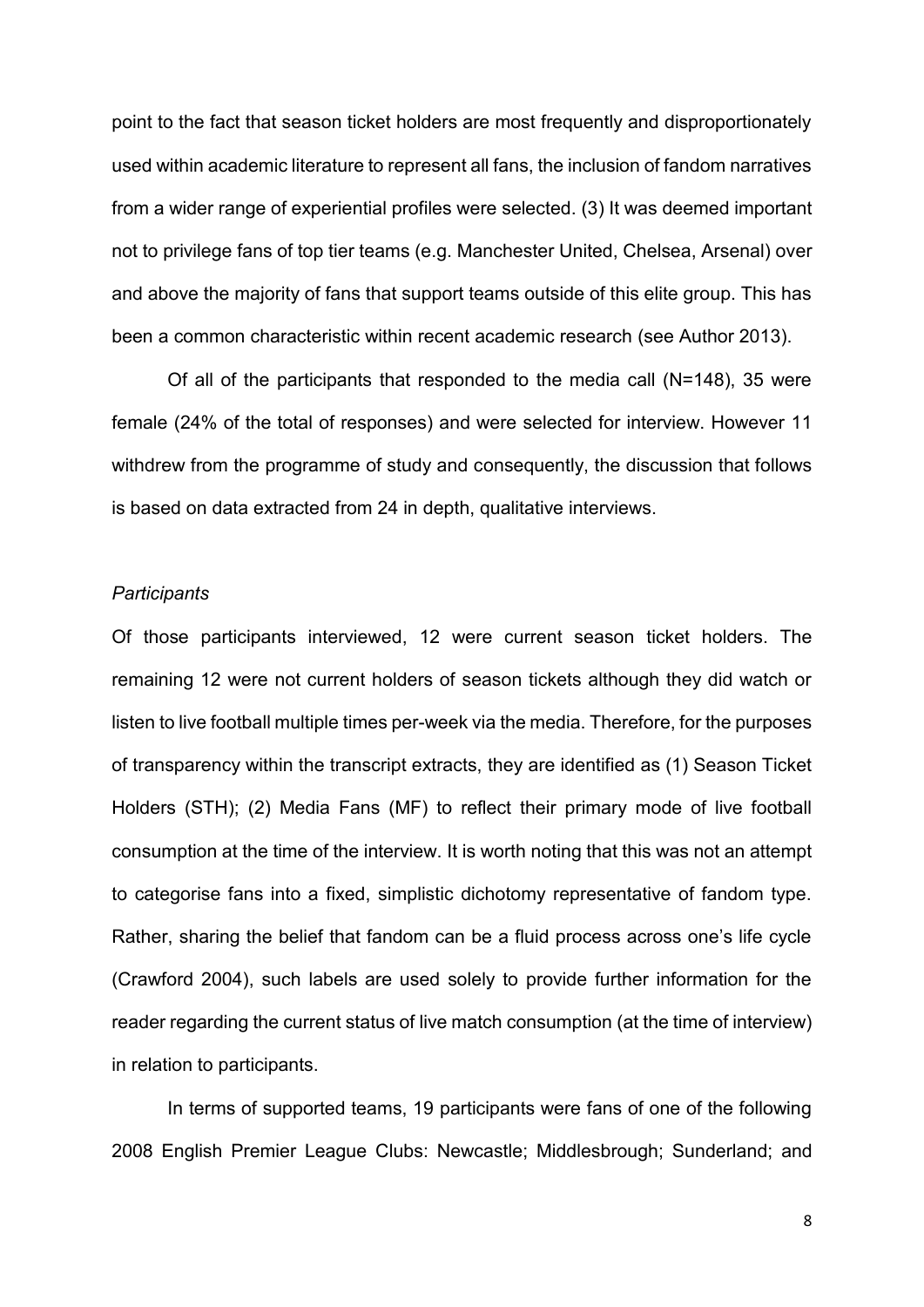Liverpool. It is worth pointing out that (with the exception of Liverpool) those clubs represented here were not noted as top tier Premier League Clubs (at the time of research). In fact, in the season 2008-09 (e.g. the same season as data collection) both Newcastle and Middlesbrough were relegated from The Premier League into The Championship. Of the remaining participants, 6 were supporters of one of the following teams: Hartlepool and Darlington.

#### **Data Analysis**

The duration of interviews ranged from 60-90 minutes and all were audio recorded for transcription. Verbatim transcripts served as raw data to be analysed using a framework of thematic analysis as described by Miles, Huberman and Saldana (2013). Each transcript was read a number of times to gain a thorough understanding of the participant accounts. Transcripts were then re-read in full and emergent trends were recorded on each transcript. The emergent trends were summarised and organised to establish any inter-relationships between them. This process was repeated on each transcript. A combined list of trends was then produced and new trends were tested against earlier transcripts in a cyclical fashion until saturation (i.e. saturation is a stage in data analysis where no new or relevant information emerges in relation to the phenomena under study). The aim of this analytical process was to produce a thorough and accurate description of the range of opinions, experiences and reactions expressed by participants.

The findings below are arranged into two main sections that discuss (1) Early experiences of football fandom; and (2) Contemporary experiences of football fandom. Both are discussed in light of ST.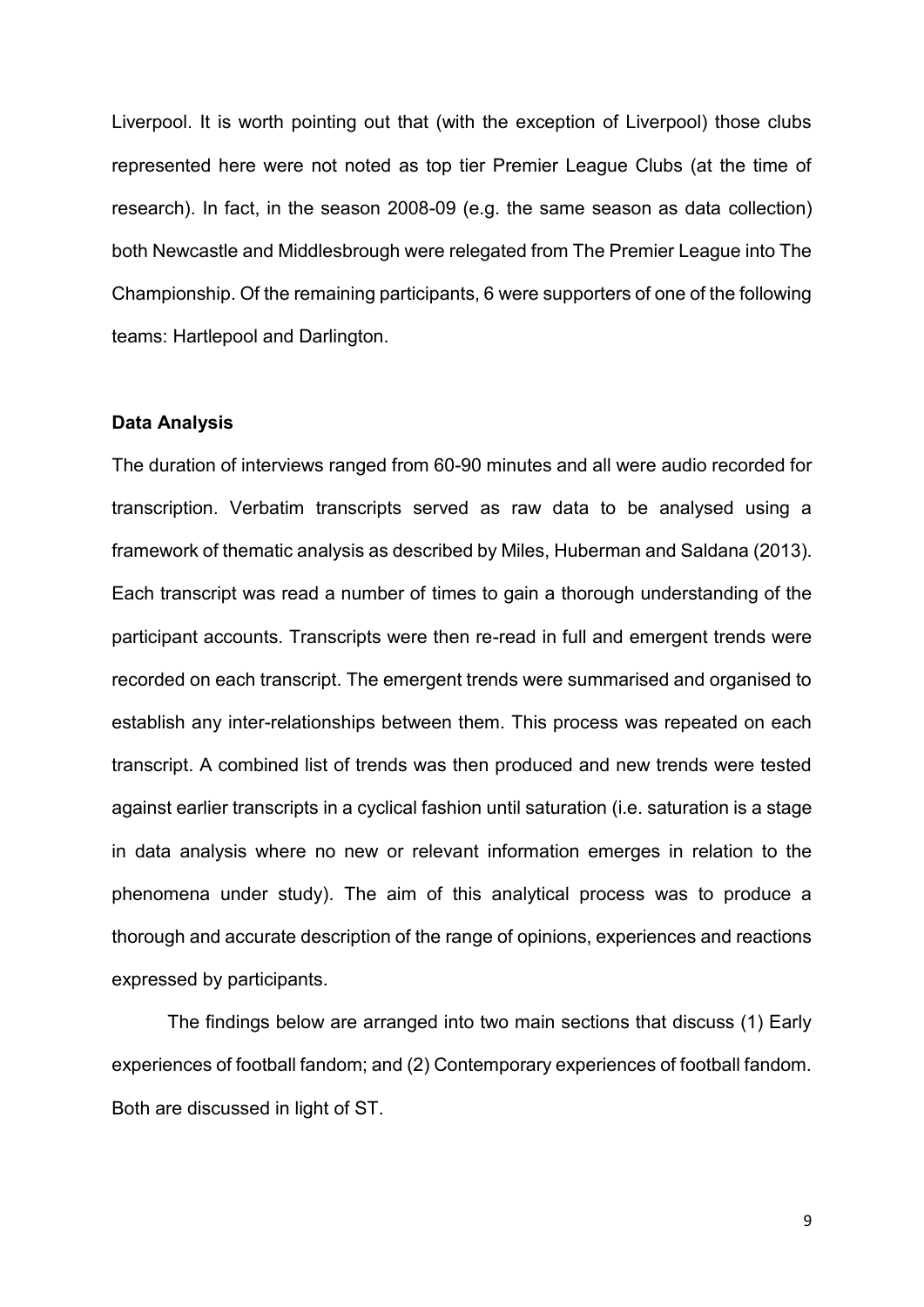## **Early experiences of football fandom: Practical consciousness, and barriers to long-term participation.**

For Giddens (1984, 83) and ST, social systems are organized as regulated social practices that are sustained in encounters dispersed across time/space. However, he emphasizes the point that, within those systems, not all actors are equal. In specific terms, Giddens explains that actors are 'positioned'; and this involves the existence of definite and distinctive identities within a network of social relations to which a particular range of normative sanctions is relevant.

Positioning, it is worth noting, is always relative to authority within a cultural realm, and this can take many forms. It can involve the ownership and use of material and allocative resources, but equally, it can also relate directly to genetic composition, where agents can be positioned, for example, according to race, disability, or as in this case – 'gender'. To explain the mechanisms via which females are subordinately positioned within FFC's, this section investigates childhood experiences of fandom origins; recollections of peer relationships during adolescence; and finally, it acknowledges alternative routes into fandom that occur for agents in later life. When combined, I argue that those personal histories, unveiled within this section, highlight the utility of ST when explaining the enduring sub-cultural struggles encountered by females as they enter and attempt to sustain position within FFC's.

#### *Early beginnings*

Of those participants whose fandom started in early childhood, all were introduced to the practice by influential 'male' figures. For instance, Louise [3] supports Liverpool because 'my dad always supported Liverpool'. For Lisa [4] the situation was similar: 'My dad was a big Darlo fan…it's a family tradition'. Furthermore, all that were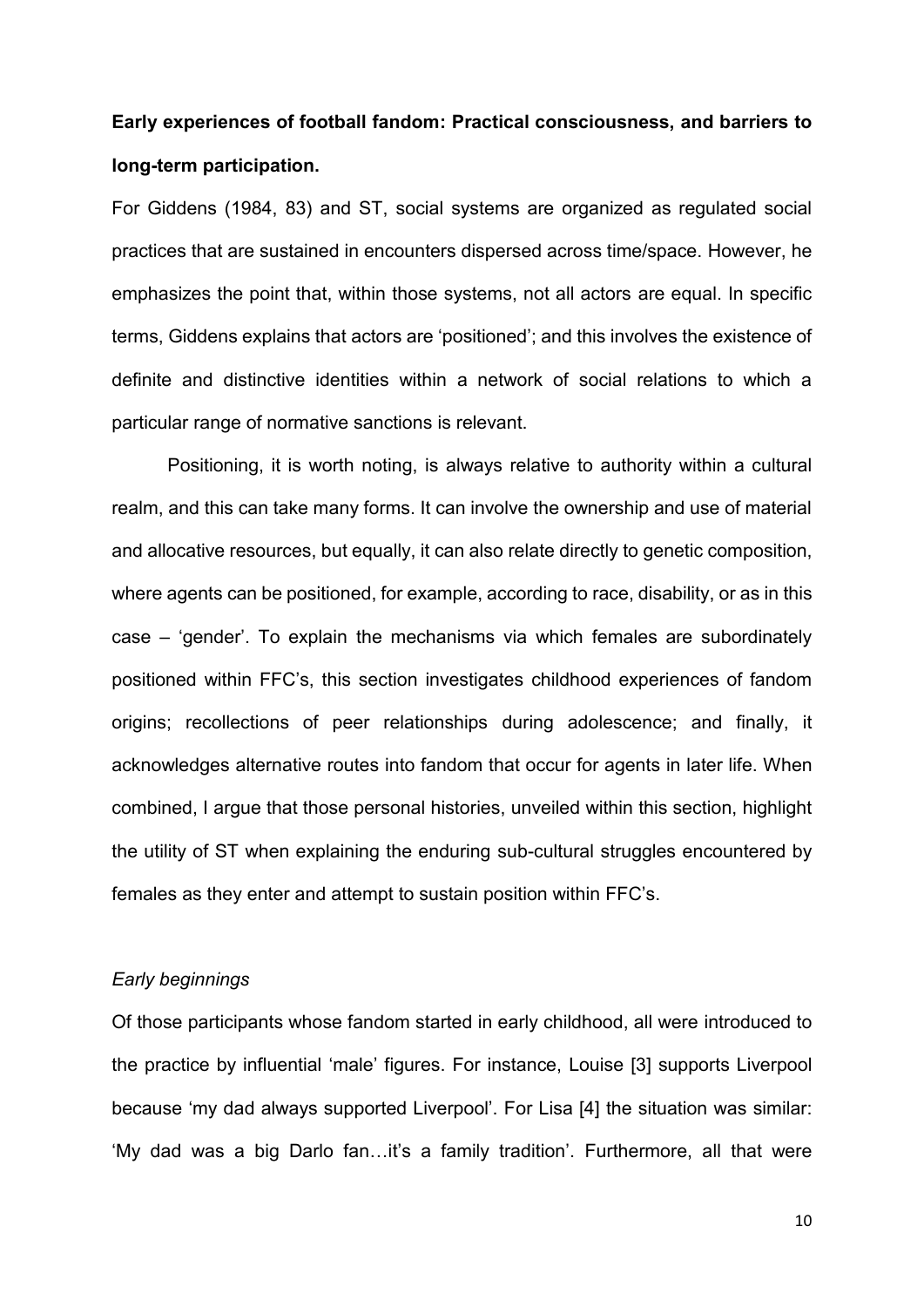introduced to football in this way sought to extend gratitude to male gatekeapers for creating opportunities for them (as females) to enter a practice that is typically male dominated. Helen typifies this view:

Helen: [laughing] If you lived with my dad you'd support Sunderland too! No choice at all. No, seriously, he passed it on to us [participant and sister] and showed us how to play…Without dad, I'm sure we would just be like all other girls, playing with dolls and that, rather than football on muddy pitches and watching match of the day…I often think that without dad I wouldn't have football in my life and it's been such a big part. (Sunderland, aged 38 [MF])

It is not uncommon to note that male family members or 'significant male others' can play a pivotal role in encouraging females to develop an interest in sports per se (Liston 2006; Farrell, Fink and Fields 2011; Pope 2014) and in football fandom more specifically (Author 2012). However, it is worth stating that when participants, such as Helen (above) speak of having 'no choice' but to support Sunderland, she is in fact talking in the context of a positive relationship with her father, not a suppressive one. This is an important distinction to make in the context of ST given that introductions were not forged through autocratic systems of male supremacy, but rather, it was through everyday interactions with significant others that practice began to permeate to a new generation, albeit to a marginalized gender contingent.

 Thus, for participants, early introductions to fandom as children tended to evoke positive nostalgic memories and yet there was a realization that the unconditional acceptance into FFC's (experienced in early childhood) is a time-phased phenomenon. For instance, Paula [5] explains that 'when you're really young, I would say that's the only time that you're no different to other fans. You're not labeled as 'those bloody women fans! [laughing]'; and Sarah [6] states, 'for some reason it is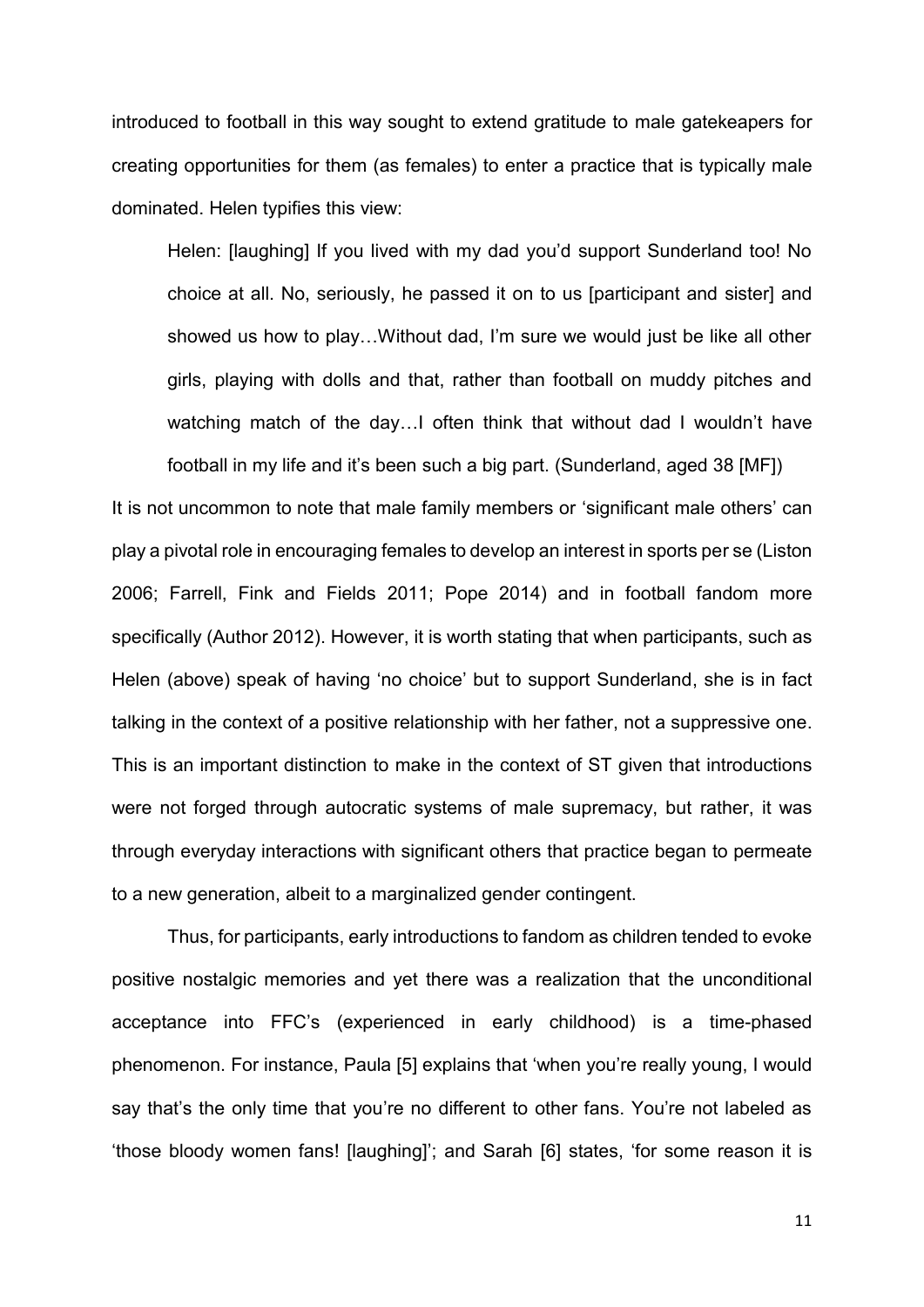perfectly ok for little girls to support football teams, everyone thinks it's adorable'. But beyond childhood experiences, participants cited adolescence (and the increasing awareness of femininity associated with this life stage) as a major barrier for FFF's to overcome as they maintained interest in football and simultaneously matured as women.

Here, for those approaching adolescent years, Holly [7] suggests that 'the biggest problem for a girl that likes football is your friends' or as Kisrty [8] articulates 'as a kid, I think you do what your friends do, and unfortunately, football was not a typical activity for girls'. Thus, female participants reported that it was the emergent awareness of 'feminine culture' and routine interactions between female peers that was cited as a key factor in discouraging many females from participating in masculine based activities such as football. Clair too acknowledges the point that participation in masculine cultures of sport (for adolescent females) can result in social out-casting enforced by female peers. She asserts:

'because I played football with the lads in my street and because I supported my local football team I was looked down upon by loads of bitchy girls at school'.

[Middlesbrough, aged 23 (STH)]

Thorne (1993) explains this type of situation as an implication of the process of gender separation in adolescence and similarly, Pope and Kirk (2014, 233) argue that 'the idea that hetrosexual teenage girls become interested in different things to boys' is potentially damaging to the long-term involvement of many females in activities chiefly associated (historically speaking) with males. This explanation is upheld by participants in the current sample too. They have made reference to the onset of adolescence as crucial in the segregation of males and females and as a period of time when there is an expectation for the 'practical consciousness' of FFF's (gained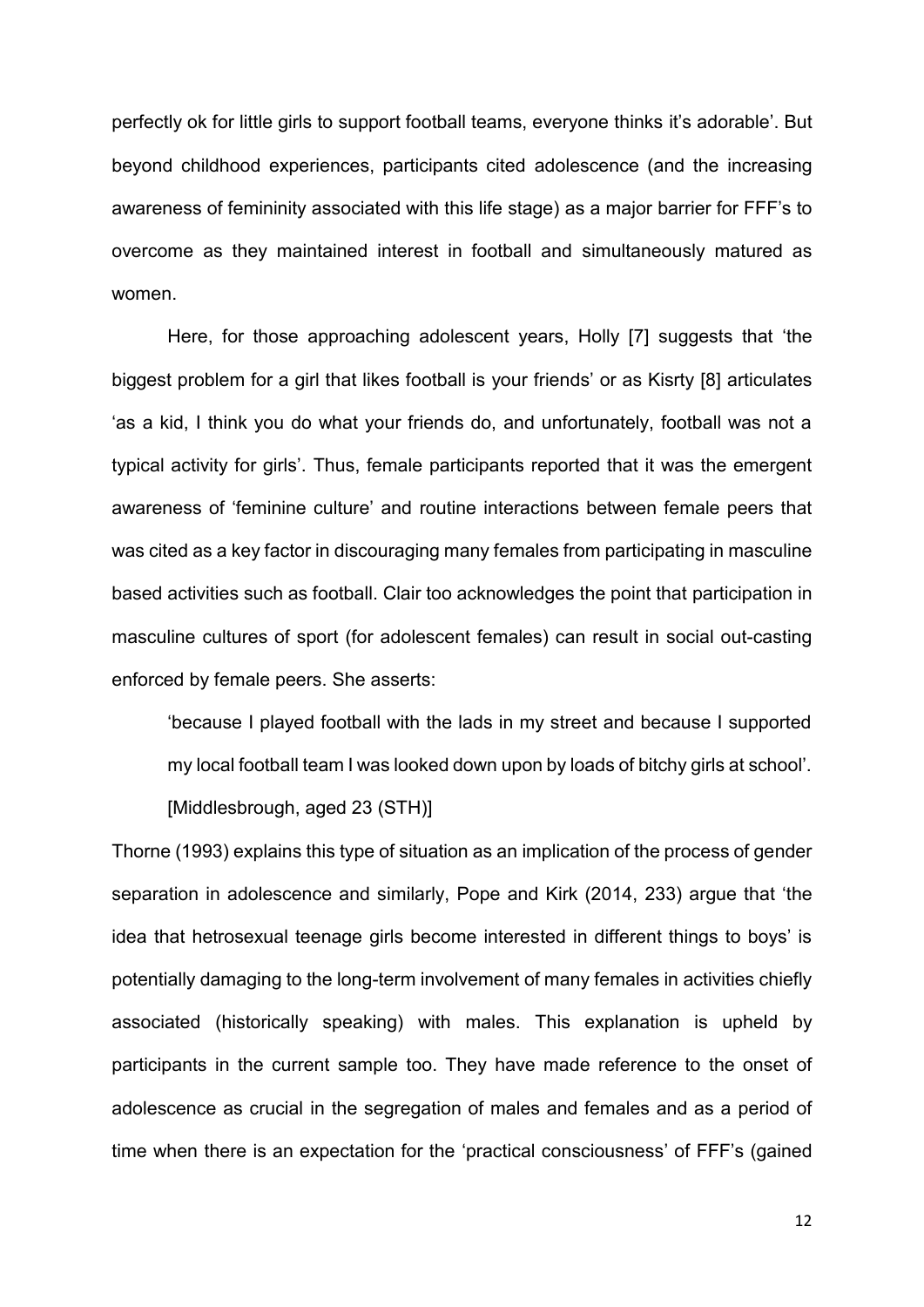during early childhood) to be significantly re-written. When Giddens talks of practical consciousness he is referring to the learning of rules and tactics associated with the way that daily social life is constituted; and for females entering adolescence, it seems that everything that had been previously learned about the game of football, clashed with new ideas of femininity and the social pressure to embrace them. Nats [9] reports, 'It was like someone turned a switch and you were expected to do woman things, you know. All of a sudden you are aware of difference and this has a knock on effect for what most girls do and how your life goes from their'. Furthermore Kate suggests that:

When we were in middle school [aged 9-12], boys and girls did the same activities, we played football together, supported football teams, boys and girls were almost the same. But like, as soon as we turned, say, twelve it all changed and boys broke away with their activities and we had to play netball and rounder's and other lame stuff that girls were 'supposed to do'. (Middlesbrough, aged 18 [MF])

Doing activities that girls were 'supposed to do' highlights conscious recognition that the 'gender order' is a constructed (but unavoidable), culturally embedded ideological concept (extended across time and space), and participants illustrate that during adolescence a new 'gender appropriate' practical consciousness (derived through personal encounters) is formed. For instance, Ruth [10] emphasizes that at an early age (up to 10 years old) others reacted to her interest in football as 'cute', but 'as soon as you start getting boobs (breasts), suddenly people try to put you off sport'.

Scratton, Fasting *and* Pfister (1999, 108) make a similar point when they speak of 'reshaped feminine identity'. They argue that identity performed during childhood is temporary and is usually discarded once girls move into adolescence where they are under increasing pressure to present themselves in a way that reflects more traditional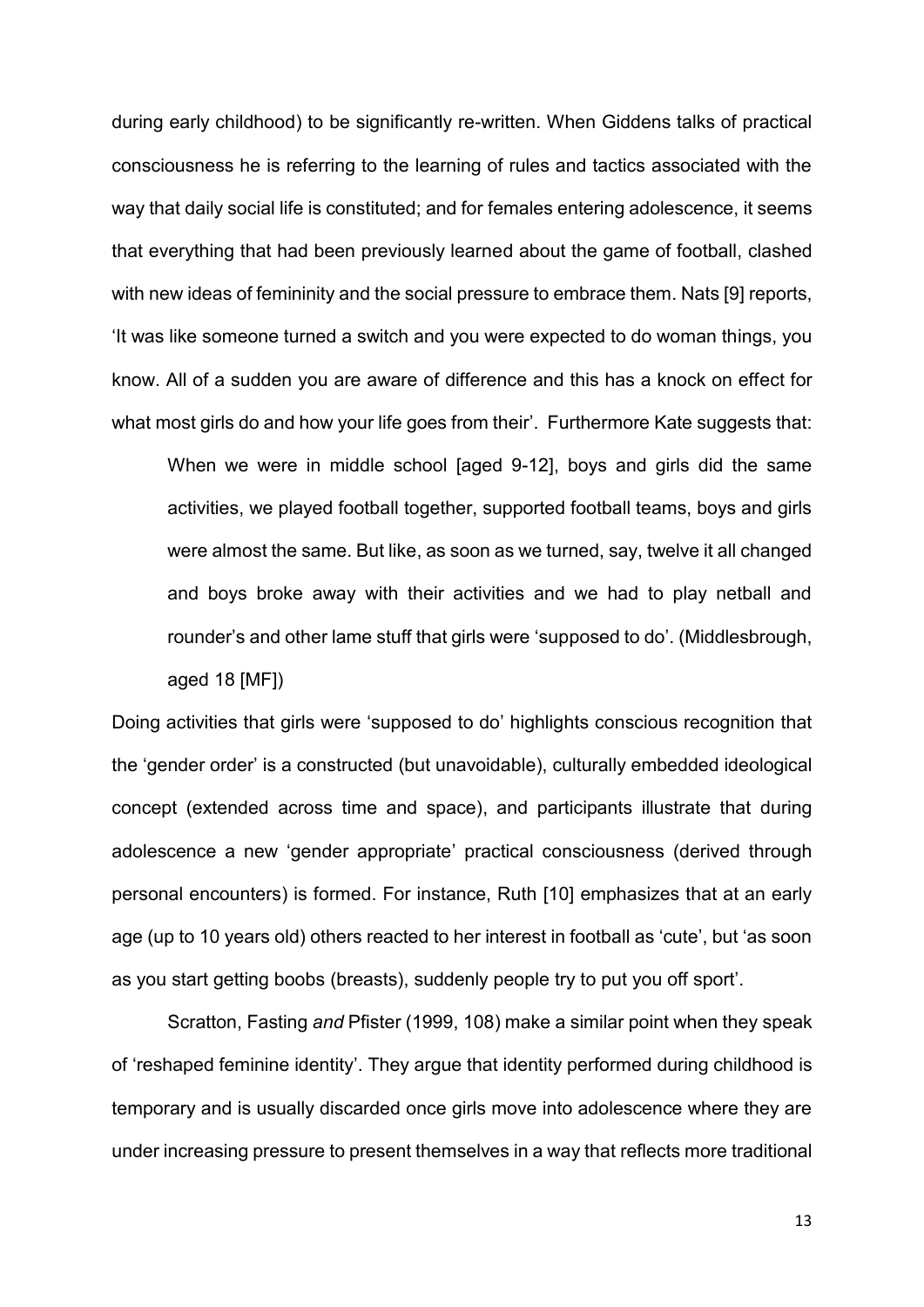norms. Likewise, participants were able to demonstrate the complexity for FFF's during teenage years, given that football as a discursive topic became a taboo subject and was overwritten by a consumed interest in beauty and fashion as female peers were seeking to develop an appropriate identity that was reinforced by the approval (or otherwise) of significant matriarchal females (Charlton 2007). As Laura [11] explains, 'I would say that my Grandma's, my older sisters and my mother wanted me to give up on the football and become normal. [Laughing] All the girls in my family didn't approve'.

Thus, as growing children, participants were made aware of the conceptual conflict that exists between football and widely held conceptions of gender appropriate action (outside of FFC's). In addition to this, participants acknowledged that conceptual distinctions (on account of gender) were also made 'within' FFC's and those distinctions served to limit the perceived authenticity of FFF's. Before moving on to discuss this issue in more depth when addressing the contemporary experiences of fan encounters (in the following section) it should be noted that not all participants had become fans of football as children. Others were inducted into the practice as adults.

Hence, whilst knowledge acquisition and encounters during childhood set out the routine patterns from which agents will practice, it is entirely possible (because of the duality of structure and the internal dynamics of fluid systems of encounters) that in the patterns of daily existence, new routines can be forged on the back of new interactions. Consequently, in the manner that ST advocates, some participants were able to overcome dominant messages from childhood tradition (i.e. a personal history that was opposed or indifferent to football) by fully embracing a practice that once sat outside of one's practical consciousness. Take the following as an example: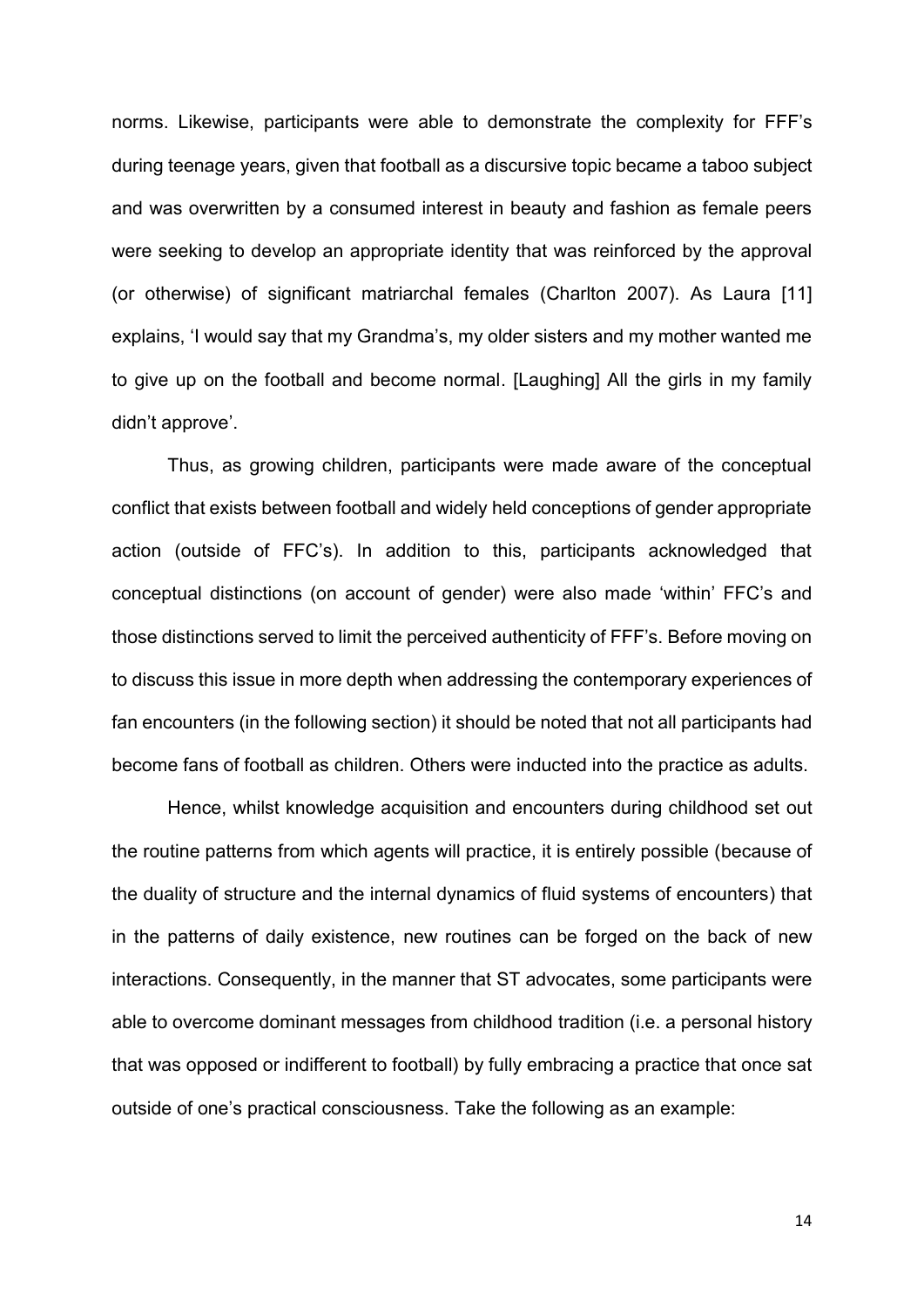Carol: My ex hubby was a big football fan so it was always on in the house. I used to hate the game, but learned to love it. Once I knew the rules, appreciated the skills and tactics and experienced the atmosphere, I was hooked. [Hartlepool, aged 43 (STH)].

Participant Wanda (below) also provides details of a life estranged from football until one chance meeting with a friend at college. She explains how her mother had never encouraged involvement in football, believing that it was a game for hooligans, but in 2005, an external opportunity to attend a football match presented itself:

Wanda: In 2005 I had just gone to college and made new friends when one girl that I was in the same class with won a competition for a free box at Darlington for ten people and she invited me to go. I didn't really know what to expect, but that was it. I haven't looked back since. [Darlington, aged 21 (STH)]

Those examples presented here demonstrate the role that new interactions can play in order to change life direction and consequently provide opportunities for agents to engage with. Thus, whilst agents were constrained by pre-understanding experiences, they were not imprisoned by them. In the system of structuration, agents are not consigned to a particular fate of social reproduction, but rather, fate is made and remade by social encounters and the implications of them.

## **Contemporary experiences: Routine encounters and the pursuit of cultural approval**

Using the conceptual framework of Erving Goffman (1959), Giddens claims that the evanescence of routine encounters (espoused by Goffman), express the temporality of daily life and the contingent character of all structuration. He focuses particularly on the contours of interaction and argues that in order to grasp the connection of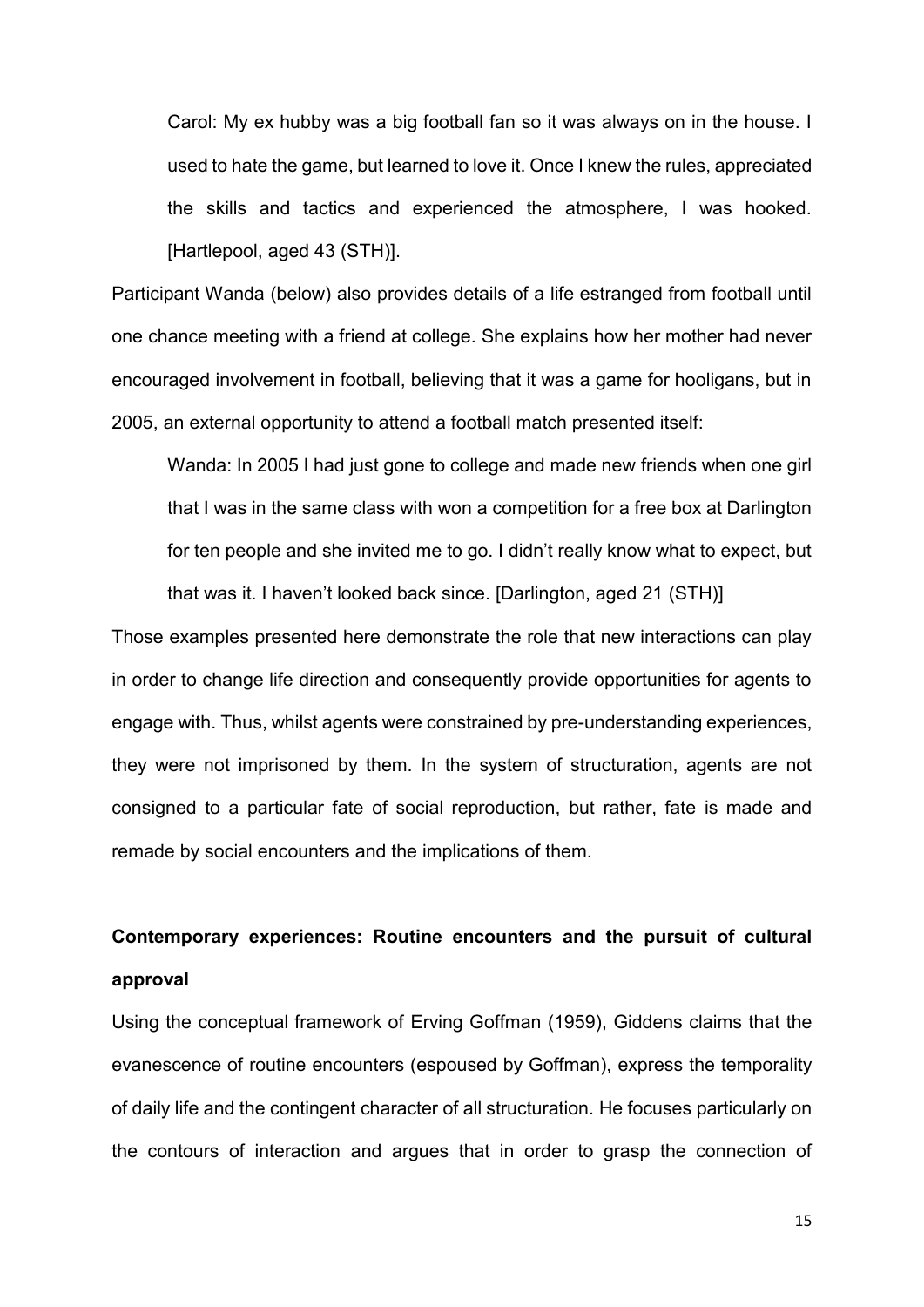seminally trivial encounters with social reproduction, it is important to understand how social actors perceive encounters with others (Giddens 1984, 73).

 For Giddens, encounters are formed and reformed as sequenced phenomena in the sense that they are incorporated within and yet give form to the seriality of day to day life. Consequently, whilst often considered as 'mundane or trivial experiences' by those in the moment, Giddens argues that they are in fact significant components within the structuration of social life. He explains:

'the routinization of encounters is of major significance in binding the fleeting encounter to social reproduction and thus to the seemingly 'fixity' of institutions'. (1984, 72)

As well as sustaining the position of dominant groups, Giddens clarifies that the fixity of institutions can be repressive to others. In what follows I draw on verbatim extracts from participants to explain how patterns of continued subordination are maintained for FFF's and enforced by all, through everyday social encounters in contemporary practice. Initially I draw on the marginalization of females in everyday discourse before illustrating the role that FFF's play in their own suppression.

#### *Contemporary experiences*

Results indicate that female fans found it frustrating when peers did not share passion for football and yet it was they that tended to feel marginalised by female peers:

Holly: I have to try and completely avoid the subject! Especially if I'm with the girls, I mention it and they're 'just like shut the fuck up Holly'. I know those who I can talk with and those that I can't. [Hartlepool, aged 22 (MF)] Participants feel that there is a gender difference, not necessarily in relation to the desire for knowledge acquisition and conversational engagement, but in relation to the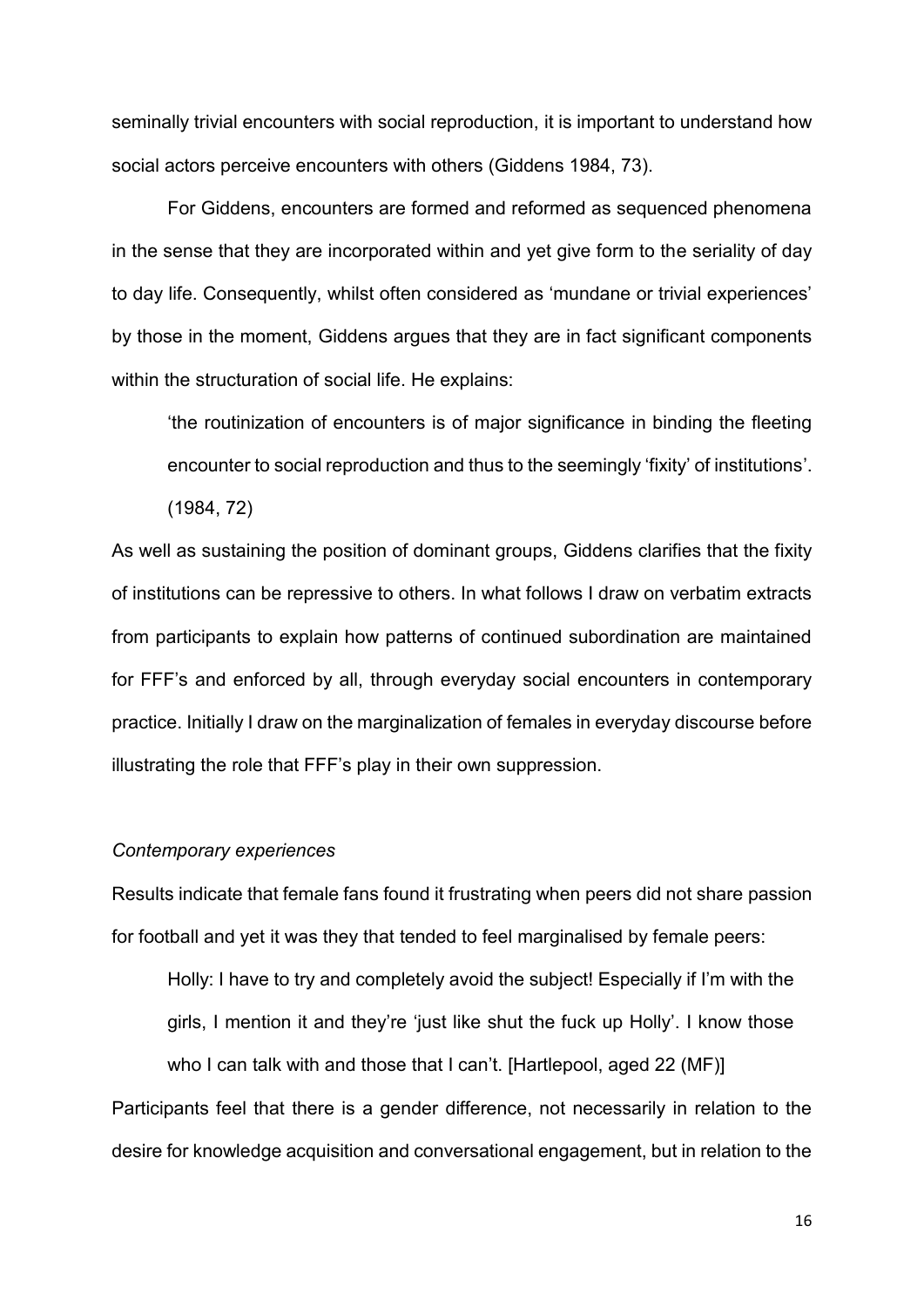perceived rules of everyday discursive practice. Thus, whilst female fans routinely consume and discuss football, they are conscious of when to apply knowledge in conversation and they do not appear to have the ease of exchange that is perceived to be enjoyed by male counterparts:

Rohna**:** I get frustrated with the attitudes of some people. The other day for example, two lads I work with were chatting about football, and like, I made a comment and they just laughed…They laughed at my comment simply because I'm a girl that has strong opinions about the game…As a girl it is difficult to get treated seriously as a genuine fan sometimes. [Newcastle, aged 23 (MF)]

This poses further questions in relation to extent to which reflexivity (i.e. the capacity of the agent to recognize forces of socialization and consequently alter their place in the social structure) is apparent for females in late-modern life, and it is on this point that Adkins (2002) challenges the assumption that reflexivity is always transforming. She explains that reflexivity is forever related to normative values of any given time and space, including those of gender distinctions. Consequently, agents are only as reflexive as ones practical consciousness, and that of others, allows.

In the context of FFC's, then, females can find themselves incapable of instituting desired changes to practice on account of the authority that one has to use and disseminate knowledge effectively. Moreover, despite possessing levels of knowledgeability and competencies which ought to bolster authoritative positioning, participants felt that they had to consistently prove their status in order to avoid derogatory labels cast by others: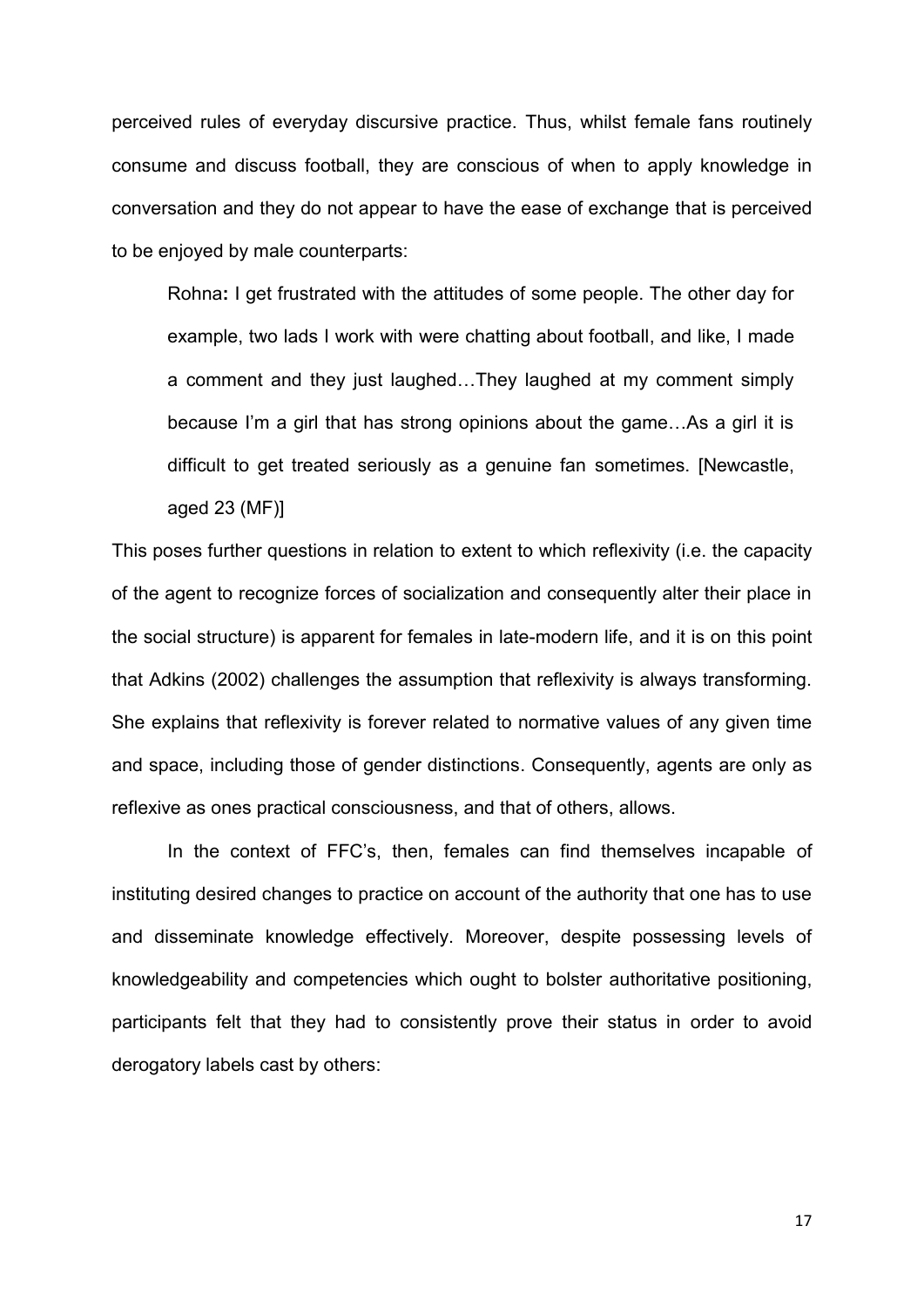Wanda: People see me with a shirt on and think 'oh yeah'! It's only when they talk to you that they realise that you know what you are talking about, rather than just being a girl in a shirt. [ Darlington, aged 21 (STH)]

Similarly, in his study of ice hockey fans, Crawford (2001) revealed that although half of the regular audiences at live matches were women, they were typecast as 'puck bunnies' (a term that is used to generalise and trivialise the status of female fans whose alleged primary interest is in the sexual attractiveness of male athletes) and they were often excluded from progressing into the highest echelons of this supporting community. Such findings are affirmed in relation to football when Pope and Williams (2014, 4) argue that female fans are stereotyped as lacking detailed knowledge about their club and consequently, they are labelled as inauthentic. Thus, Scratton *et al* (1999) make a valuable point when they assert that scholars ought to look beyond rising levels of participation to satisfy claims of equality. After all, it is at the level of social encounters that the subtleties of gender relations within FFC's are revealed:

Kelly: I'm not saying all, but some male supporters treat us differently. Most are cool but you always get the occasional guy who says like 'get your kit off for the lads' or even the ones that are sensible patronise you a bit by dumbing down opinions and such. They presume that because I'm a girl I won't quite follow what they are saying...They don't like it when I disagree with them and put my own valid points across. [Newcastle, aged 25 (MF)]

In addition to this, many more female fans were frustrated by the attitudes that were cast towards their overt behaviour during a match:

Clair: ...when I go to football games I get like really quite into it and things and I shout. Now, it's alright if a man shouted it, but I just get like really dirty looks.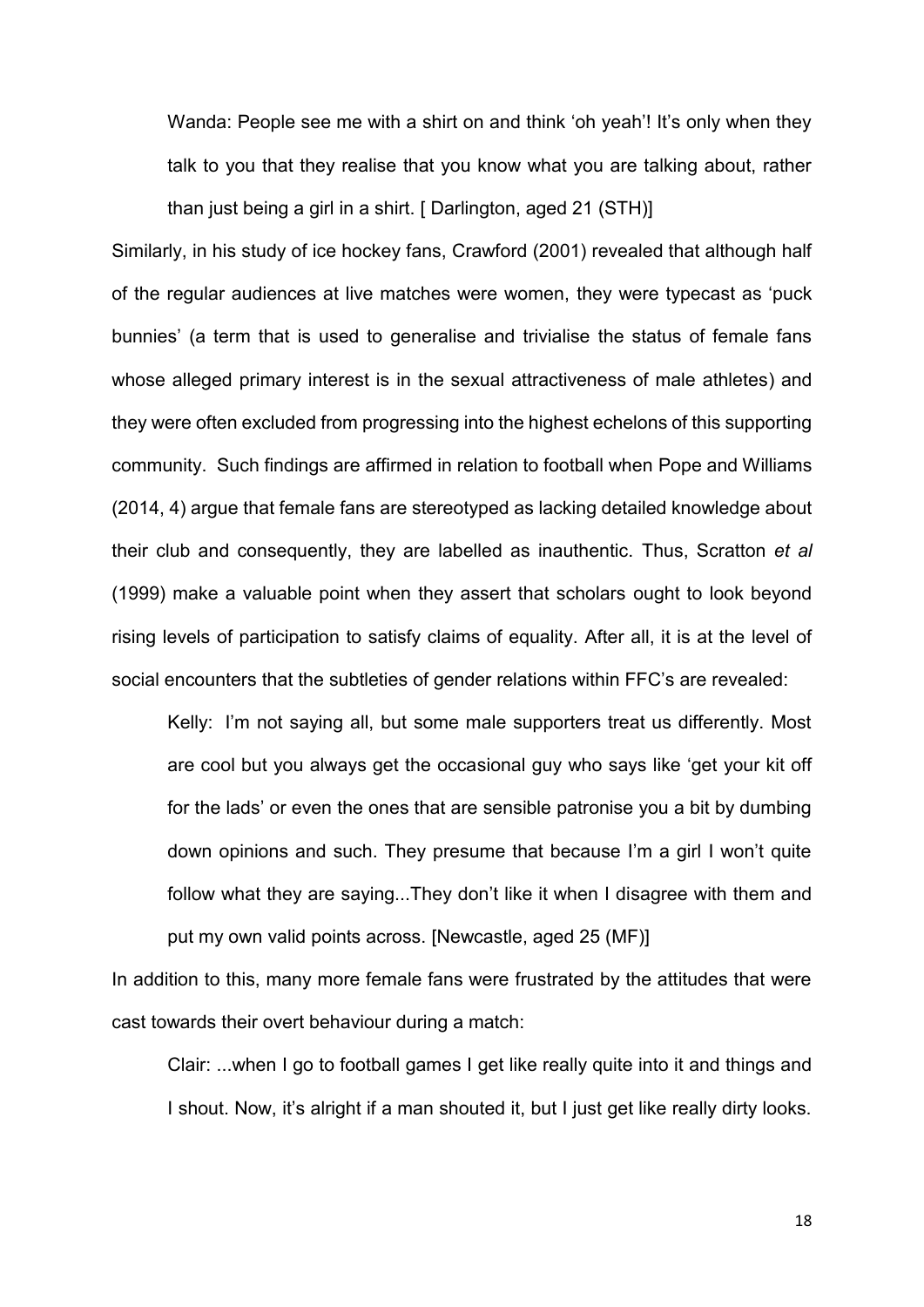I'm like 'why should I get them looks when it's just the same as when a lad shouts it'? [Middlesbrough, aged 23 (STH)].

Kelly and Clair (above) hold the view that female fans have to work harder to earn their place as authentic members of a fan group, often against a backlash of stereotypical masculine bravado which permeates down through all modes of fandom. Female participation, therefore, does not necessarily disrupt established gender discourses (Jeanes 2011, 403) but perhaps offers a sense of blindness to gender inequality issues, given that participation is perceived by some as a measure of equality. In addition to negative experiences at the live venue, Tina (below) emphasises similar concerns within the virtual fan environment:

Tina: I entered a Vodafone 'Full on Fan' competition. When I got selected to go on the radio a few of the guys I know told me to go on the forums (interactive internet websites) and ask for people to vote for me, which I did, but the further I got in the competition the more comments were made about women and football… It seems my opinion isn't valid on that forum coz I'm a woman and they are knob heads... [Middlesbrough, aged 25 (MF)]

Thus, a number of female fans have experienced what Muggleton (2000, 153) describes as 'the effects of core membership'. This evokes masculine criterion and privileges the views of the established who tend always to be men. Additionally, given that the goal of many female fans was to fit into the practice as authentic supporters, one of the strategies that female fans have adopted in order to overcome gender discrimination is to position themselves as 'similar to' males and to adopt the associated style of masculine communication, or as it is otherwise termed, 'banter':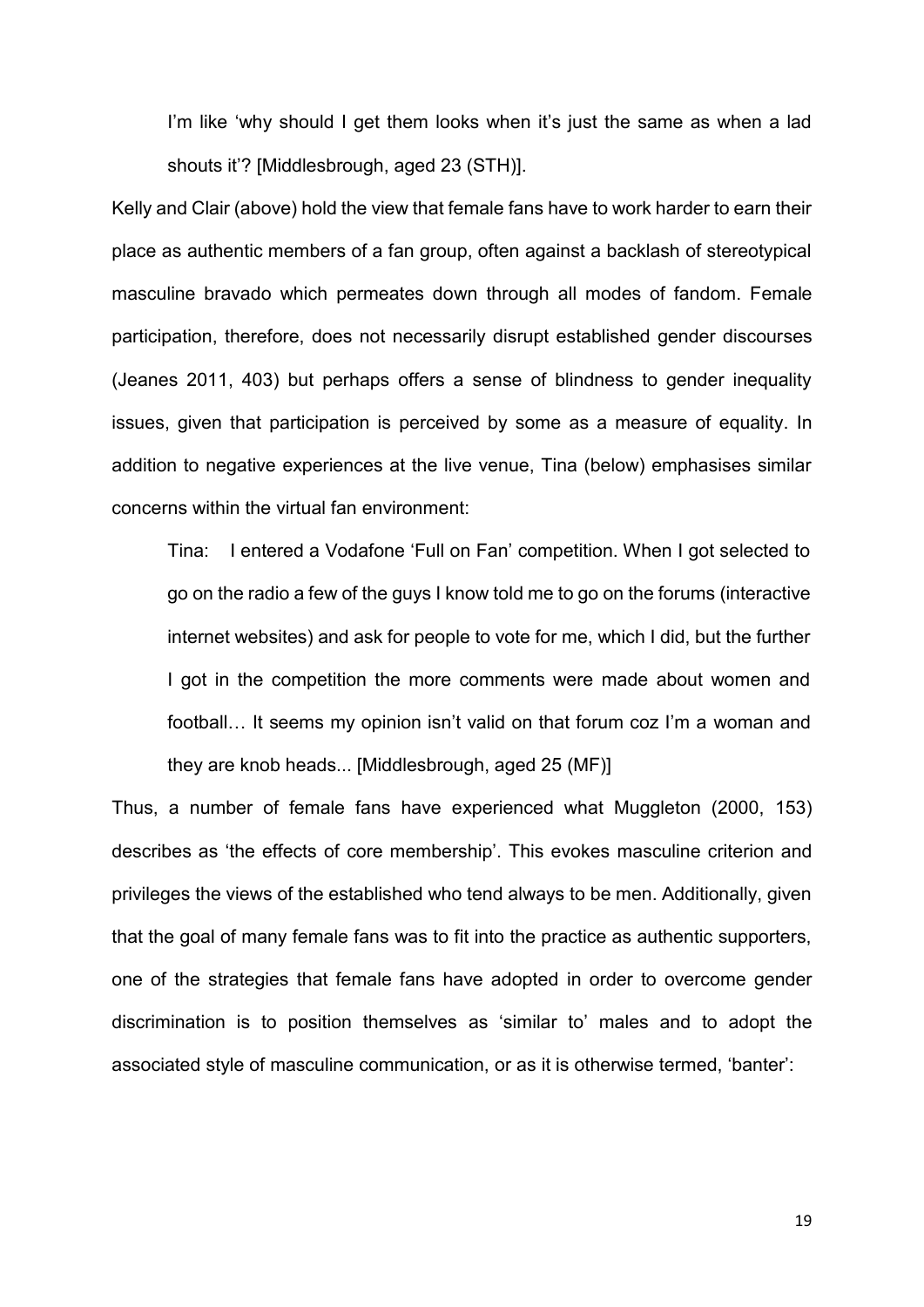Nicola: I think if you integrate properly, if you become a proper fan and have fun with the men by giving them banter back just as hard, then they respect you. That's been my experience. [Newcastle, aged 27 (MF)]

Thus, as Welford (2011, 372) has described in a study of female football coaches, females often feel pressure to adapt to masculine styles of communication when practicing in sporting cultures that are historical sites of masculine domination. Applying masculine styles, of course, will 'pose little challenge to wider dialectical understanding of gender behaviour'. In fact, being complicit in the use of banter (i.e. a mutually accepted light-hearted form of dark humor, with masculine connotations), she suggests, does nothing more than celebrate the practice of masculinity and segregate those females that are unwilling to participate:

Suzi: I just think of myself as one of the lads. I get on with everyone and can hold my own. If you can't do that as a girl, then my opinion is, just don't bother. [Middlesbrough, aged 23 (MF)].

As 'one of the lads', Suzi supports assertions made by Paechter and Clark (2007), that girls in masculine sports often attempt to construct identities centered on dominant forms of masculinity, and in doing so they tend to achieve elevated status (for females) within FFC's, but condemnation and harassment from female peers in wider realms of social life. Moreover, despite the presence of a siege mentality or a coherent response from female football fans (in this sample) as a reaction to unfair treatment on account of gender; it is worth noting that the same participants also displayed signs of in-gender disharmony more generally, with some casting blame on others for their contribution to a negative stereotype that has been adopted by male supporters: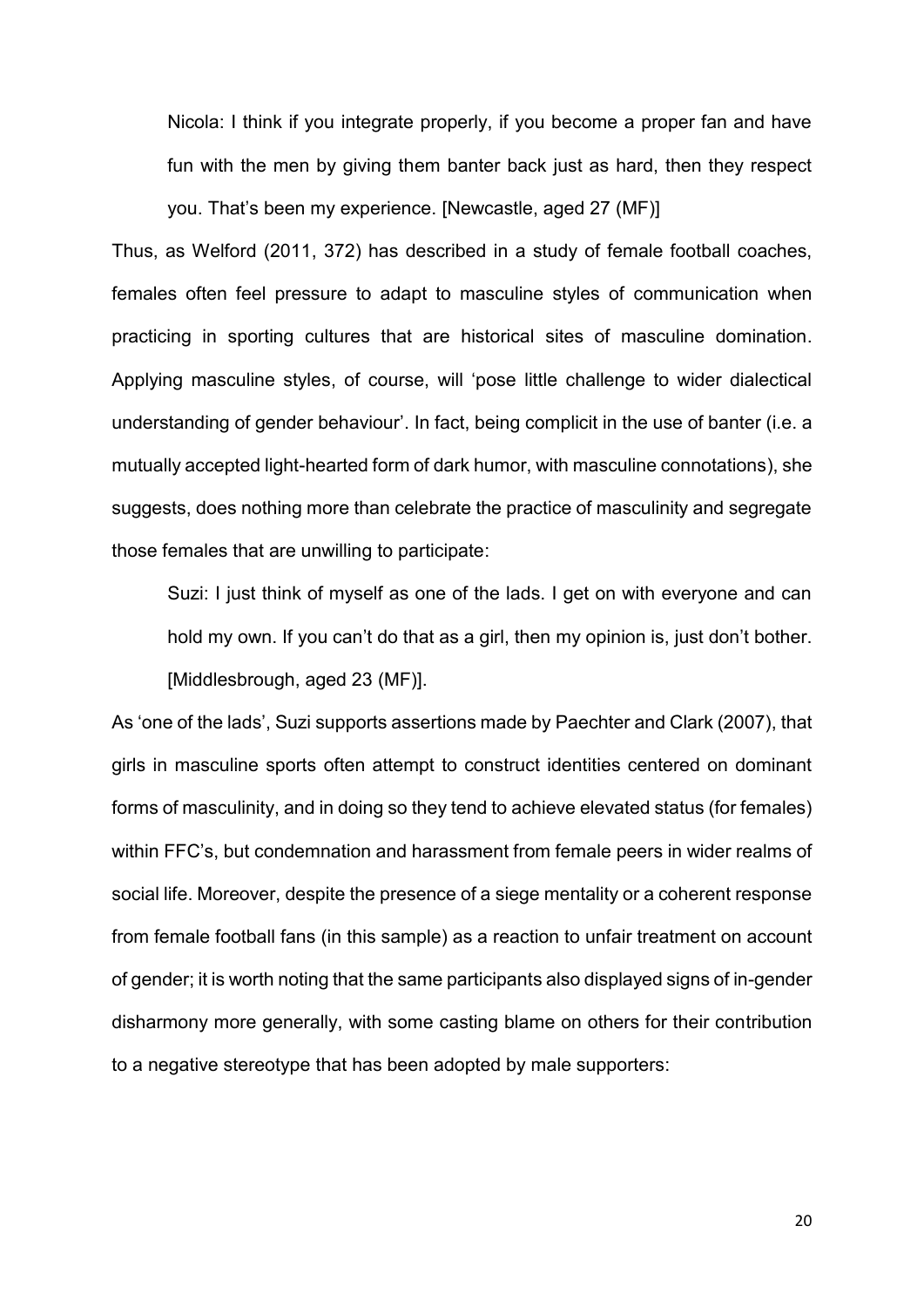Rachel: I do think that some female fans do us no favours. Some of them tend to go in groups to ogle at the blokes and others stand there in sexy clothes with their tits out. That's how we get a bad press. [Sunderland, aged 28 (STH)]

Here Rachel indicates that certain groups of female fans have ulterior motives for following football, i.e. as a tool for picking up boys or to worship attractive players. For Rachael, such behaviour will always fail to gain the acceptance of the 'male core' and thus, she too turns her back against this 'inauthentic' form of female fan.

Similar points have been raised by Cauldwell (2011, 334) when she explains that it is a mistake to think that solidarity exists between women and that they form a collective. She indicates that women are positioned differently within cultures of practice and seek cultural capital, just like male counterparts. Consequently, 'women are not only oppressed by men, male dominance, patriarchy and phallocentricism, but they may also be oppressed by other women'. Thus, the lateral surveillance from which Rachael (above) makes such observations is fundamentally tied to the structuration of FFC's, and as Giddens (1991, 91) brings to attention, it is often the case that actors, in circumstances of marked inferiority are aware of, and can even be complicit in their oppression. This is reflected in Kirsty's understanding of female fandom:

Kirsty: Scepticism of female fans is only to be expected. At the end of the day I'm a girl involved in a typical manly activity ... Things are changing definitely, but in the mean time I can't change the fact that I'm a girl, so I have to live with any scepticism. I don't cry about it. That would be girly [laughing]. Like I say, it's to be expected. [Middlesbrough, aged 33 (STH)]

Kirsty's realisation of how the practice of football fandom works indicates that she is aware that lack of influence exists on account of gender. However, taken in this spirit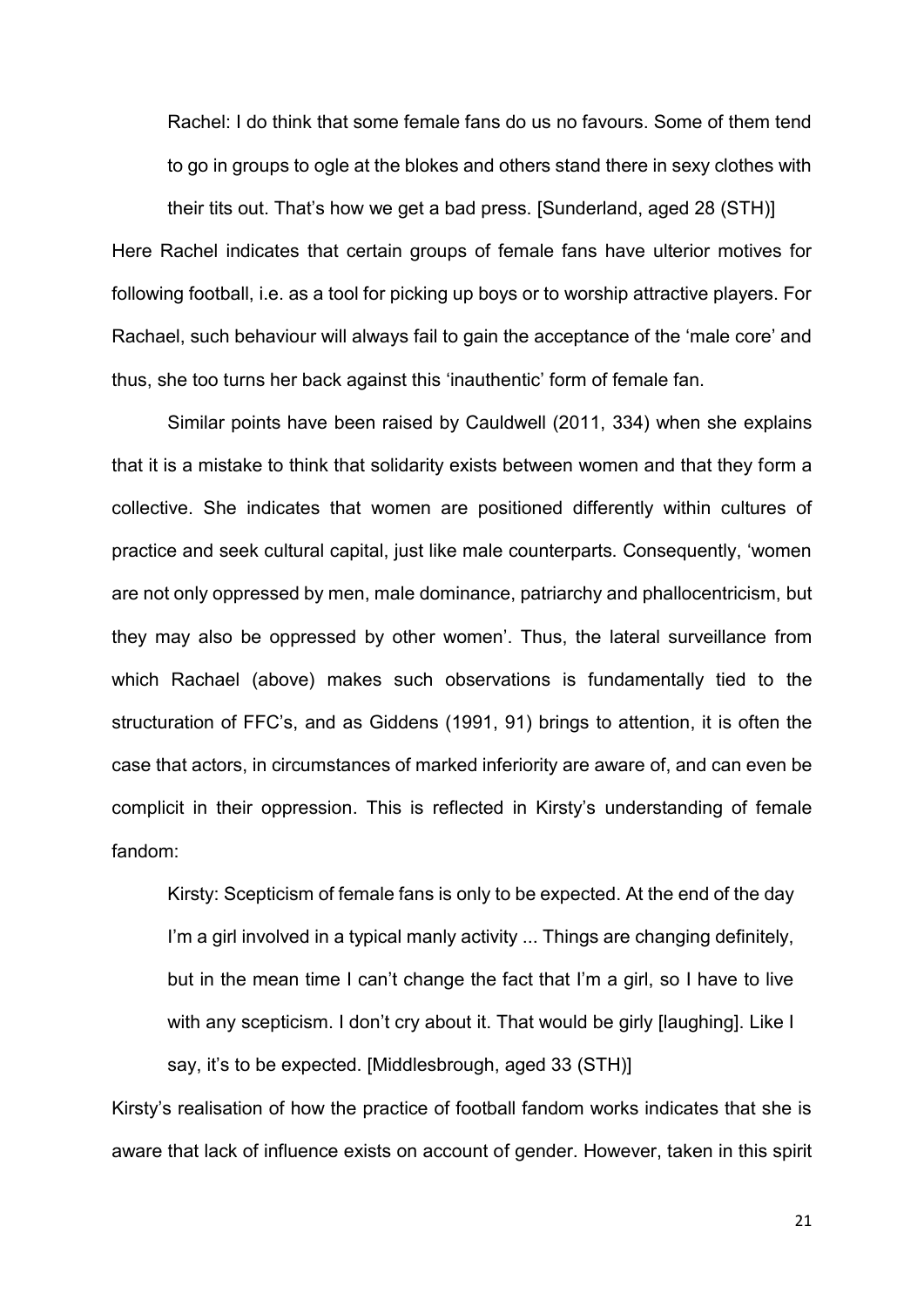and embraced for what it is, the ontological security of the subject is not breached to an alarming extent. The acknowledgement that things are getting better for female fans, coupled with the understanding that football is culturally positioned as a typical masculine sport, is enough to pacify the subject. After all, Kirsty explains that expectations of acceptance were low, but improving. It appears, then, that agents like Kirsty are limited in their social mobility aspirations within FFC's as they acknowledge the status-quo as the natural order of things (Crawford, 2003). Consequently the recursive nature of fandom culture on account of gender continues.

### **Conclusion**

In this paper I have argued that ST is useful for researchers seeking to explain the broad spatial and temporal extension of gender subordination throughout FFC's. By drawing on the experiences of a sample of FFF's I contend that the structuration process (i.e. the production and reproduction across time and space) in this regard, occurs through the performance of routine encounters (with contingent histories of gendered normative practice) and not as the result of imposed autocratic systems of male supremacy. Rather, as ST suggests, participants were able to draw on a history of seemingly trivial encounters to explain the general positioning of females within the game. Moreover, those encounters form the sites in which the rules of practice are learned, authoritative positioning legitimized, and female fans typecast.

 Participants have revealed however, that the typecast nature of females as inauthentic and subordinate to males did not feature within childhood initiations to the practice. Encounters with adults during childhood were primarily positive in nature, with many citing memorable and enjoyable introductions to FFC's. Once introduced to the practice, participants were able to appreciate the process of learning the game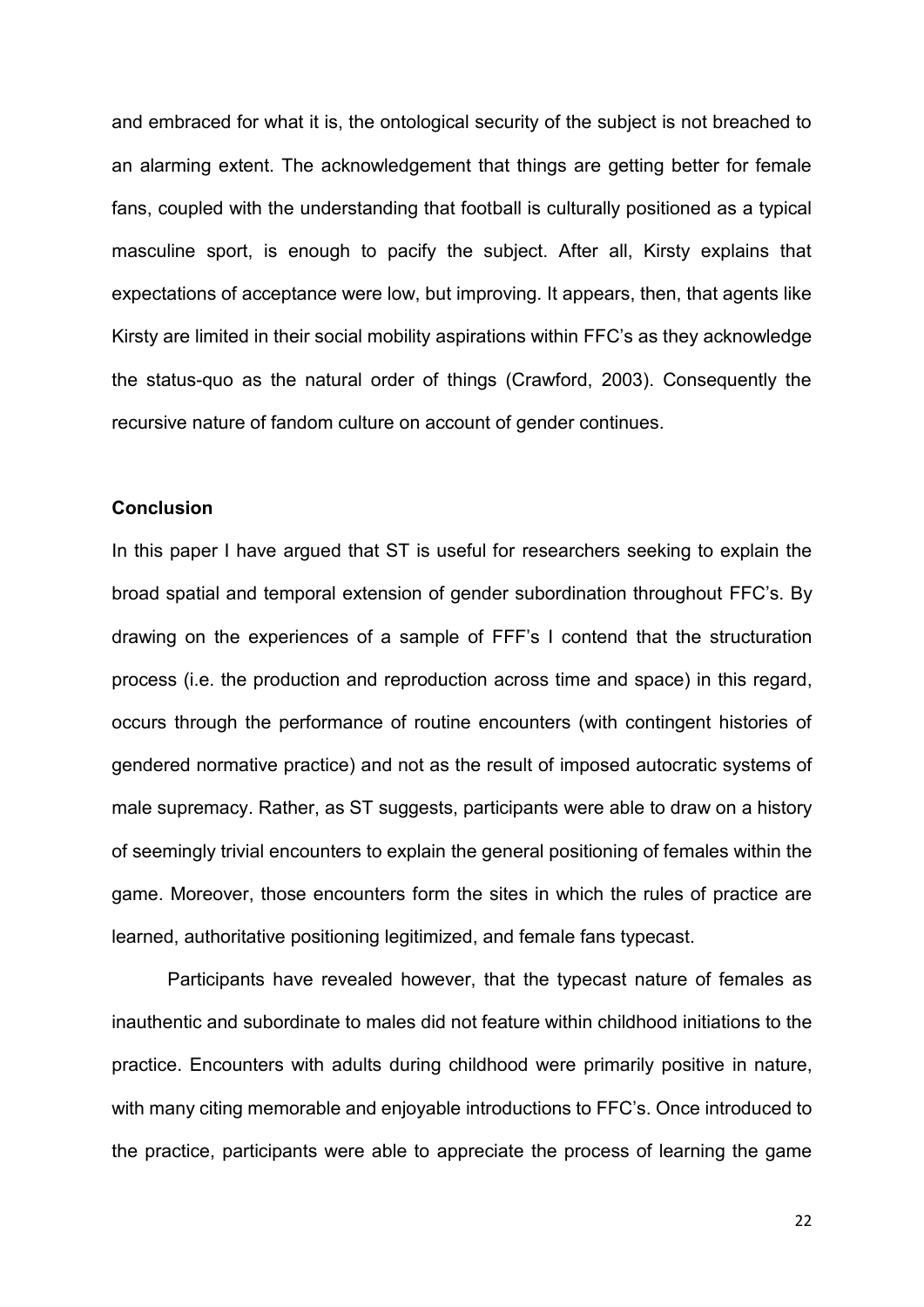and developing a practical consciousness for football fandom and expected codes of conduct that were shared across gender during childhood.

Whilst this may seem counterintuitive to the structuration of gender subordination, the situation of cross gender equality within FFC's was, in the experience of participants, short-lived. For pre-adolescent girls, football was perceived as 'cute', and yet those approaching adolescence were often steered away from football by family or else discredited by other females for continuing to participate as fans. Take for instance Clair's experience of being teased by girls in her street for involvement with football; or Laura's admission that her sisters and Grandmother were against her involvement in fandom practice, as she increased with age.

Moreover, encounters with female peers were acknowledged as sites for the promotion of normative conceptions of masculinity and femininity and the new 'gender centric' practical consciousness that adolescent girls were expected to adopt and embrace. Thus, in the manner that Giddens explains, participants described a process of informal teachings accompanied by the reflexive monitoring of self and others as a means to assess the implications of action. Continuing to practice football fandom (a largely masculine pursuit) against matriarchal advice, they explain, was not without consequence.

For instance, personal histories revealed that female fans perceived themselves to be inferiorly positioned withinFFC's, and this, they suggest, is based purely on gender. Levels of knowledgability, enthusiasm and consumption (factors associated with cultural capital for male fans – see Author 2013) were not always recognized or rewarded for female fans in the same way. In fact, participants explained that encounters with others were often strained on account of involvement with football fandom. For instance, Holly explains that in the company of female peers (outside of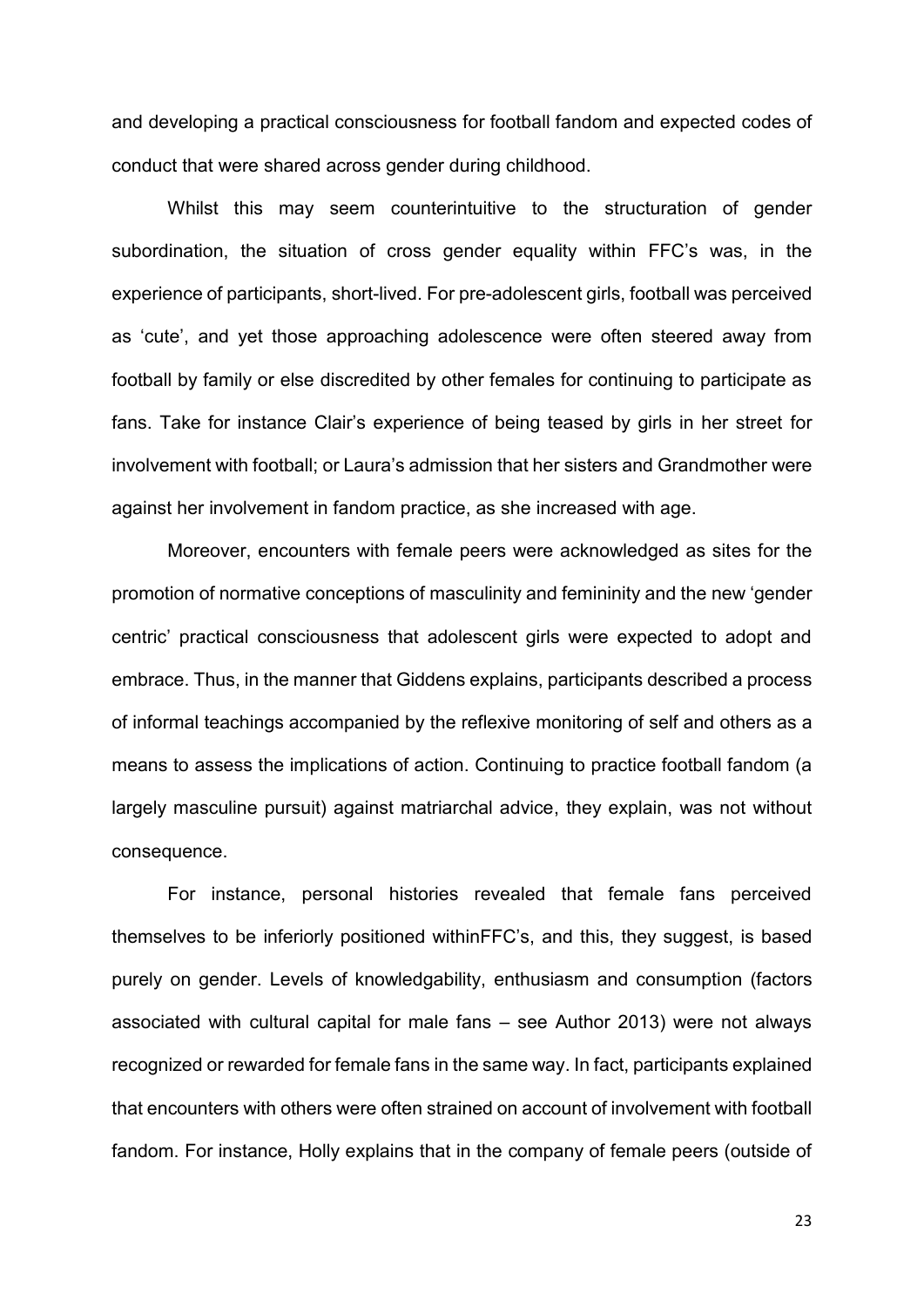football culture) the ability to 'talk football' holds little value and is disparaged, whilst Kirsty explains that (within football culture) females are examined by male fans with skepticism. Consequently, and in line with ST, it seems that reflexivity (i.e. the awareness of the participants of gender subordination, in this instance) is not always a transforming feature of late modern life, but it depends, instead, on the 'practical consciousness' or dominant thought patterns of any particular culture. Furthermore, evidence suggests that masculine cultures can be upheld, however unintentionally, by reflexive female members.

 Thus, in spite of the consolidation of evidence in relation to the inequality that exists within FFC's (and the solidarity that this infers), the findings demonstrate how, through personal encounters, female fans actually contribute to subordinate cultural positioning by adopting masculine norms (e.g. becoming one of the lads – see Tina) and out-casting the behavior of groups of female football fans that refuse to comply (see Rachel). To be a 'real fan', participants suggest, that one must embrace the masculine characteristics and 'banter' that has history and authenticity. This illustrates the unintended consequence for females in the system of structuration as transcendence or evolution of dominant practice, and thus, equity for female fans can be painfully slow. After all 'fitting in' with masculine culture does not necessarily contribute to the equality of practice that those participants in the current sample desire.

Notwithstanding this, there is little doubt that FFC's are altering form as late modern life extends its influence on the structuration of fandom practice. For instance, larger numbers of female fans are attending matches, buying football shirts, watching football in public houses and infiltrating other modes of practice, and yet, as Scratton et al remind us, rising levels of access should not satisfy claims of equality given that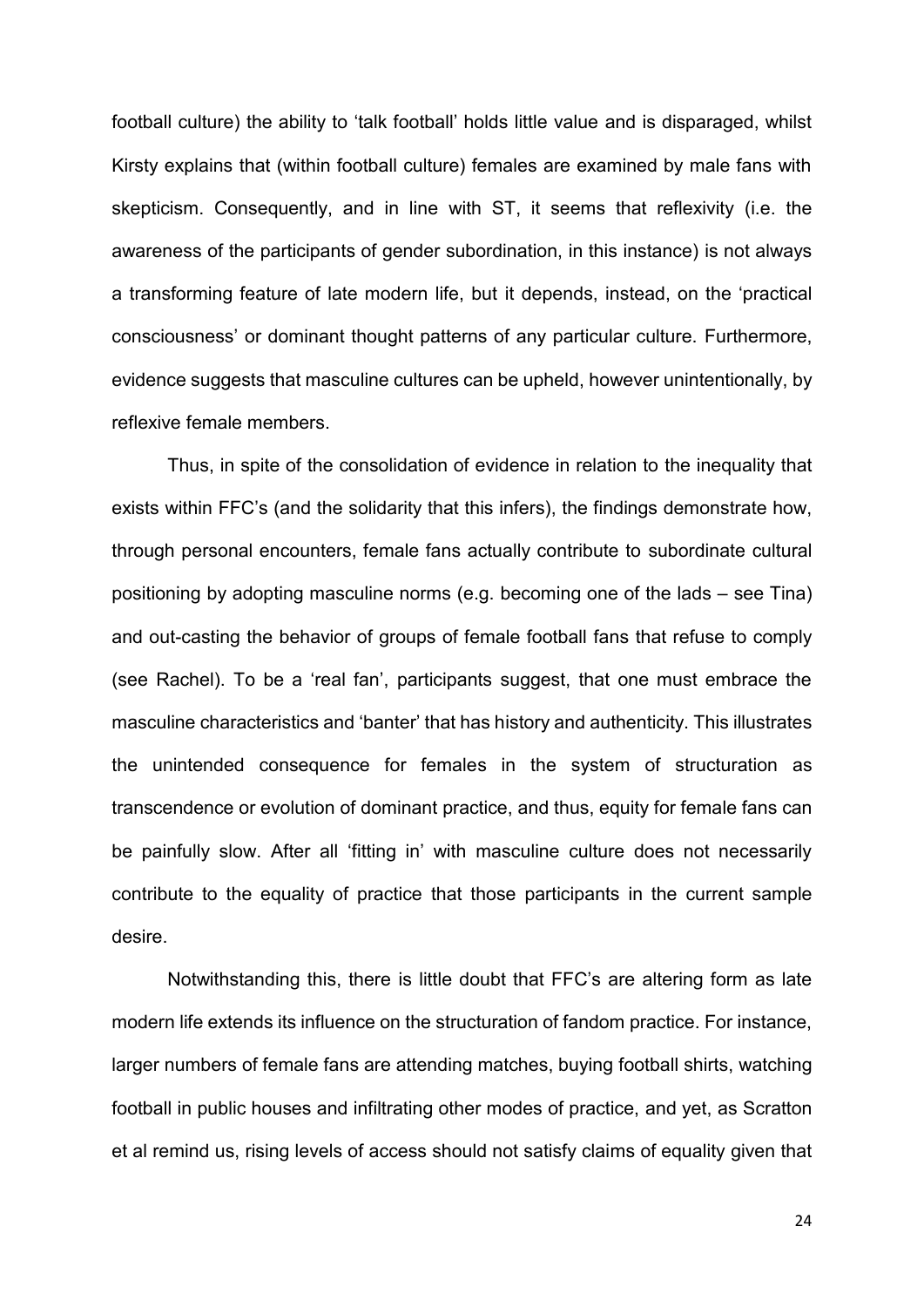subordination is implicated in the very fabric of social encounters and it is enforced by all. Thus, by using ST to explain the nature of gender subordination, female fans are not positioned as victims or dupes of autocratic masculine imposed institutions, nor are they explained as elusive individuals of post-modernity with destiny firmly in the hands of those seeking positive change for females. Instead, such action (unveiled by participants) demonstrates the multifaceted nature of dominance and subordination across time and space in light of the duality of structure, where 'human action' in encounters of the moment, 'presupposes that of institution' and consequently the structuration of gender subordination inevitably takes place.

### **Notes:**

[1] The term football is used throughout this paper to refer to the sport of Association Football, often abbreviated to 'soccer'.

[2] The following media outlets in the North East of England gave time and column inches to promote the research. Newspapers: *The Journal; The Northern Echo; Hartlepool Mail; The Sunderland Echo; evening Gazette, Newcastle Evening Chronicle.* Television: *BBC North East News; ITV North-East Tonight.* Radio: Durham FM 102.6; Century Radio 106; BBC Tees.

[3] Liverpool, aged 20, (MF). [4] Darlington, aged 20 (STH) [5] Sunderland, aged 32 (MF) [6] Middlesbrough, aged 42 (MF) [7] Hartlepool, aged 22 (MF) [8] Hartlepool, aged 33 (STH) [9] Middlesbrough, aged 24 (STH) [10] Middlesbrough, aged 42 (STH)

[11] Hartlepool, aged 20 (STH)

## **References**

Adkins, L. 2002. *Revisions: Gender and Sexuality in Late Modernity.* Buckingham:

Open University Press.

Author. 2011. Journal Article: Details removed to ensure anonymity.

Author. 2012. Journal Article: Details removed to ensure anonymity.

Author. 2013. Journal Article: Details removed to ensure anonymity.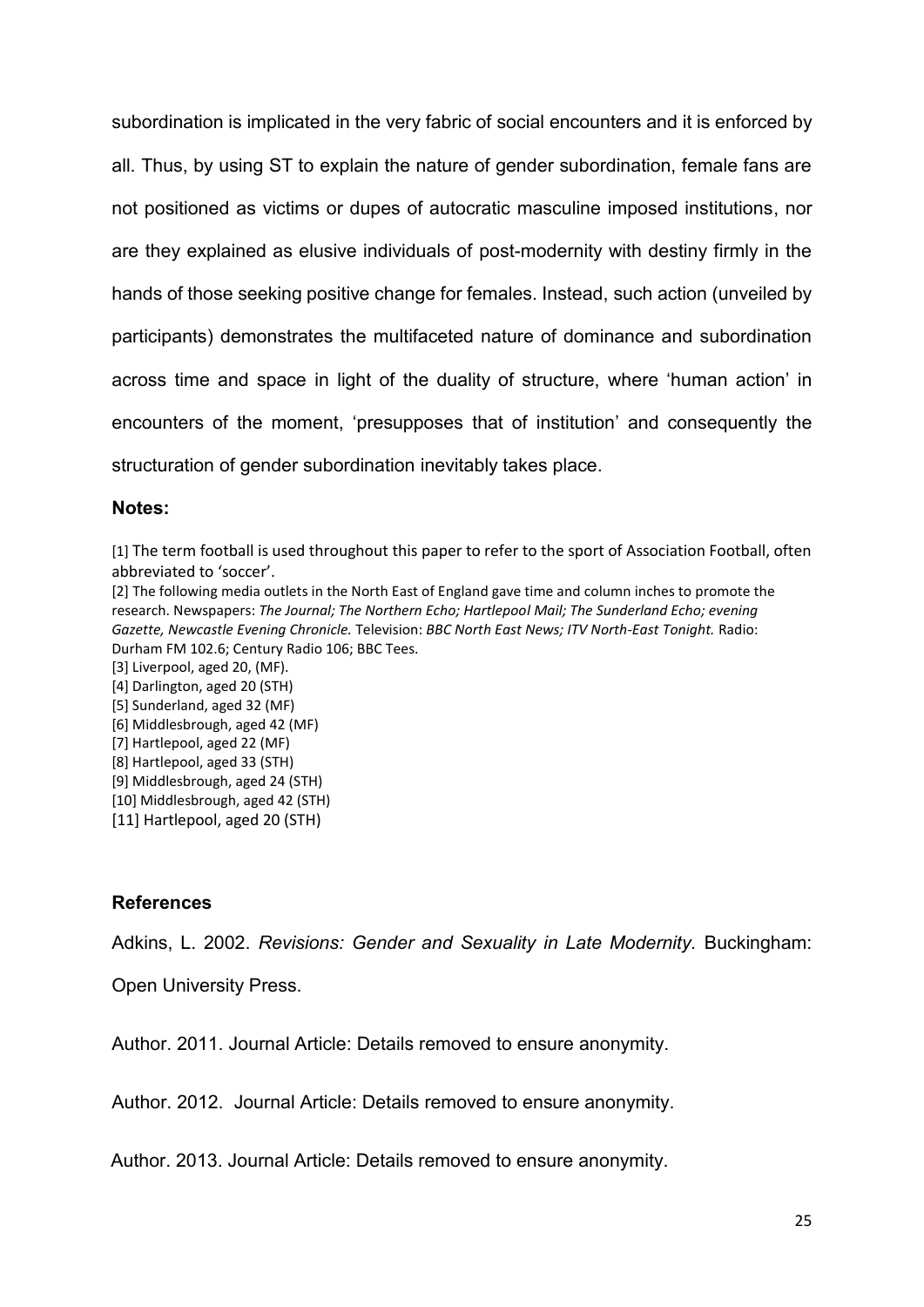Author. Forthcoming. Book chapter: Details removed to ensure anonymity.

Caudwell, J. 2011. "Reviewing UK football cultures: continuing with gender analyses." *Soccer & Society* 12 (3): 323-329.

Charlton, E. 2007. "Bad girls versus good girls: Contradiction in the constitution of contemporary girlhood." *Discourse: Studies in the Cultural Politics of Education* 28 (1) 121-31.

Cohen, I. 2008. "Anthony Giddens", in R. Stones (ed.) *Key Sociological Thinkers: Second Edition.* Basingstoke: Palgrave. 323-338.

Craib, I.1992. *Anthony Giddens*. London: Routledge.

Crawford, G. 2001. "Characteristics of a British ice hockey audience: Major findings of the 1998 and 1999 Manchester Storm Ice Hockey Club supporter surveys." *International Review for the Sociology of Sport* 36 (1): 78-81.

Crawford, G. 2003. "The career of the sport supporter: The case of the Manchester Storm." *Sociology* 37 (2): 219-37.

Crawford, G. 2004. *Consuming Sport: Fans, Sport and Culture.* London: Routledge.

Elliott, A. 2009. *Contemporary Social Theory: An Introduction*. Abington, Oxon: Routledge.

Epstein, D., and Johnson, R. 1998. *Schooling Sexualities.* Buckingham: Open University Press.

Farrell, A., Fink, J. and Fields, S. 2011. "Women's sport spectatorship: An exploration of men's influence." *Journal of Sport Management* 25: 190-201.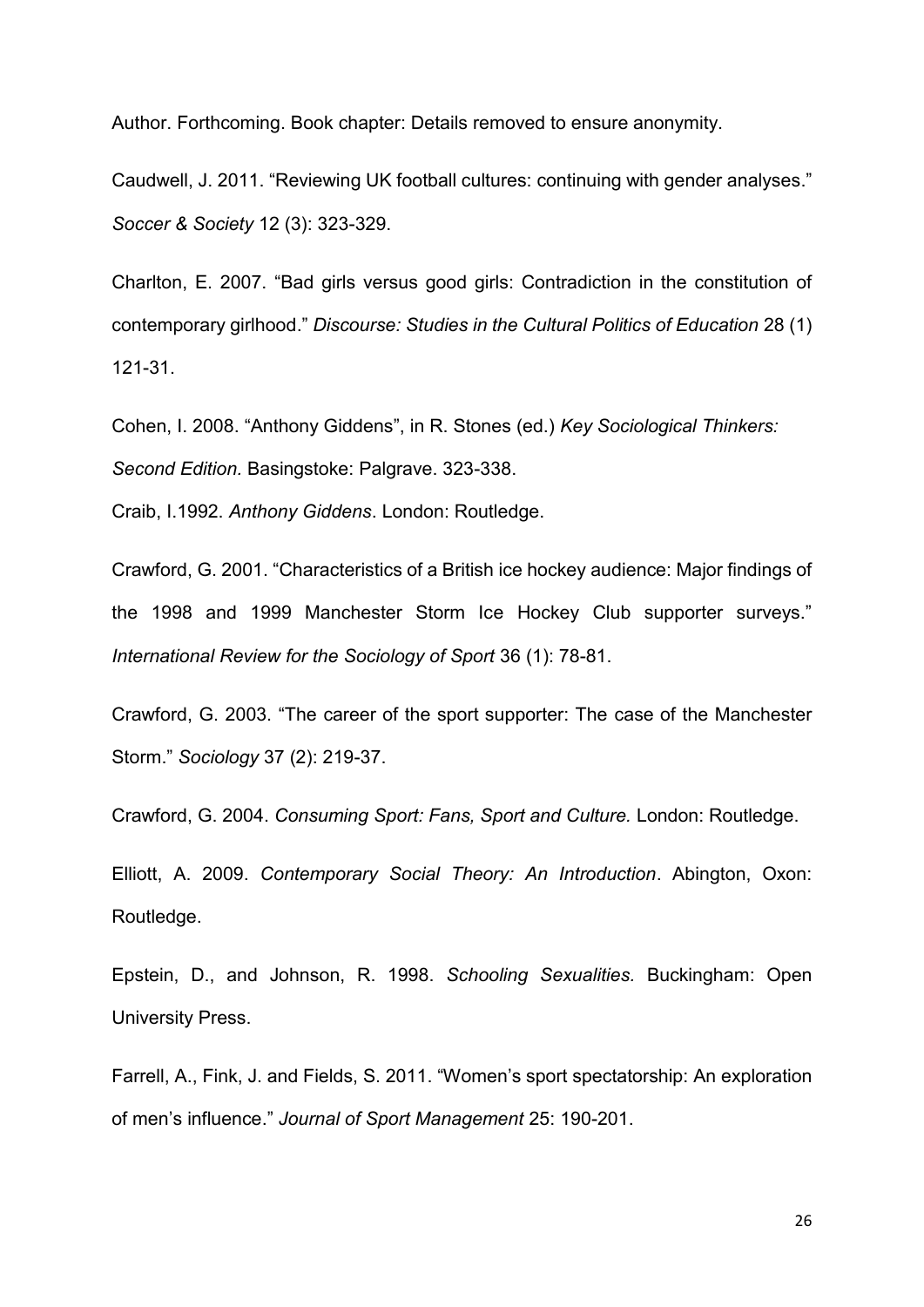Franzosi, R. 1998. "Narrative analysis – Or why (and how) sociologists should be interested in narrative." *Review of Sociology*. 24: 517-554.

Free, M., and Hughson, J. 2003. "Settling accounts with hooligans. Gender blindness in football supporter subculture research." *Men and Masculinities* 6: 136-155.

Gibbons, T., Dixon, K., and Braye, S. 2008. "The way it was: An account of soccer violence in the 1980s." *Soccer & Society* 9 (1): 28-41.

Giddens, 1982. A. *Profiles and Critiques in Social Theory.* London: Macmillan Press.

Giddens, A. 1984. *The Constitution of Society*. Cambridge: Polity Press.

Giddens, A. 1991. *Modernity and Self-Identity: Self and Society in the Late Modern Age*. Cambridge: Polity Press.

Goffman, E. 1959. *The Presentation of the Self in Everyday Life*. New York: Doubleday.

Hoffmann, E. 2007. "Open-Ended Interviews, Power and Emotional Labour." *Journal of Contemporary Ethnography* 36: 318–46.

Jeanes, R. 2011. "I'm getting into high heels and make-up but I still love football: Exploring gender identity and football participation with preadolescent girls." *Soccer & Society* 12 (3): 402-420.

Jones, I. and Lawrence, L. 2000. "Identity and gender in sport and media fandom: An exploratory comparison of fans attending football matches and Star Trek conventions", in S. Scraton and B. Watson (eds.) *Sport, Leisure Identities and Gendered Spaces.*  Brighton: LSA. 1-30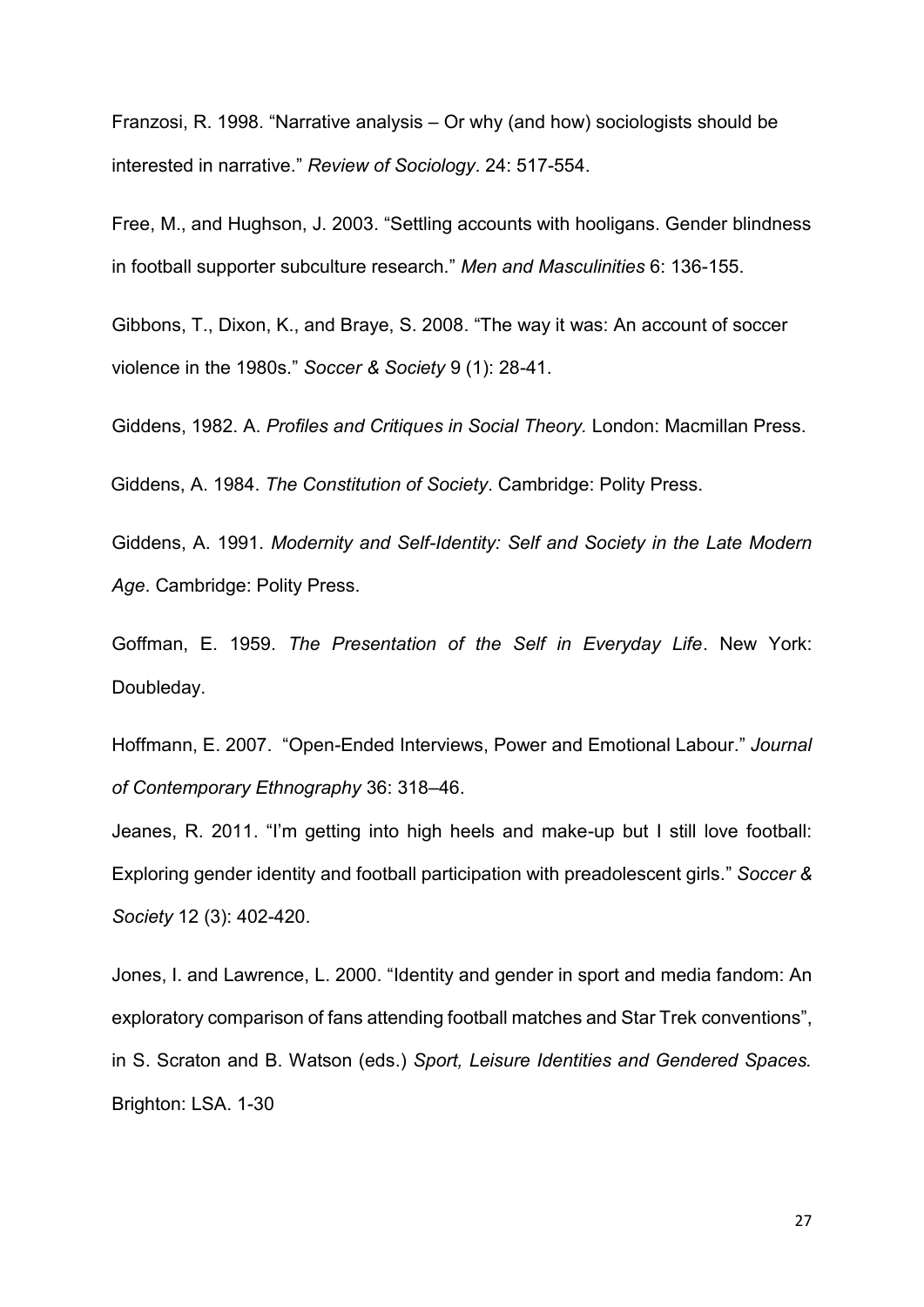King, A. 1998. *The End of Terraces: The Transformation of English Football in the 1990s*. London: Leicester University Press.

Liston, K. 2006. "*Women's soccer in the Republic of Ireland: Some preliminary sociological comments."* Soccer & Society 7 (2-3): 364-384.

Malcolm, D., I. Jones and I. Waddington. 2000. "The People's Game? Football Spectatorship and Demographic Change." *Soccer & Society* 1: 129–43.

Miles, M. B., Huberman, M. and Saldana, J. 2013. *Qualitative data analysis: a methods sourcebook (third edition)*. Los Angeles, CA: Sage.

Muggleton, D. 2000. *Inside Subculture: The Postmodern Meaning of Style*. Oxford: Berg.

Nagle, J., Dodd, A., Ellis, R.,and Downer, J. 2010. *The Football League Supporters Survey 2010*. The Football League. [http://www.football-](http://www.football-league.co.uk/staticFiles/65/51/0,,10794~151909,00.pdf)

[league.co.uk/staticFiles/65/51/0,,10794~151909,00.pdf](http://www.football-league.co.uk/staticFiles/65/51/0,,10794~151909,00.pdf) (Accessed April 2014).

Nash, R. 2000. "The sociology of English football in the 1990's: Fandom, business and future research." *Football Studies*, 3 (1): 49-62.

Nash, R. 2001. "English football fan groups in the 1990s: Class, representation and fan power." *Soccer & Society*, 2 (1): 39-58.

Paechter, C and Clark, S. 2007. "Who are Tomboys and how do we recognize them?" *Women's Studies International Forum* 30: 342-54.

Pope, S**.** & Kirk, D. 2014. ["The Role of Physical Education and Other Formative](https://www.dur.ac.uk/sass/staff/profile/?mode=pdetail&id=11715&sid=11715&pdetail=85107)  [Experiences of Three Generations of Female Football Fans.](https://www.dur.ac.uk/sass/staff/profile/?mode=pdetail&id=11715&sid=11715&pdetail=85107)" *Sport, Education and Society* 19 (2): 223-240.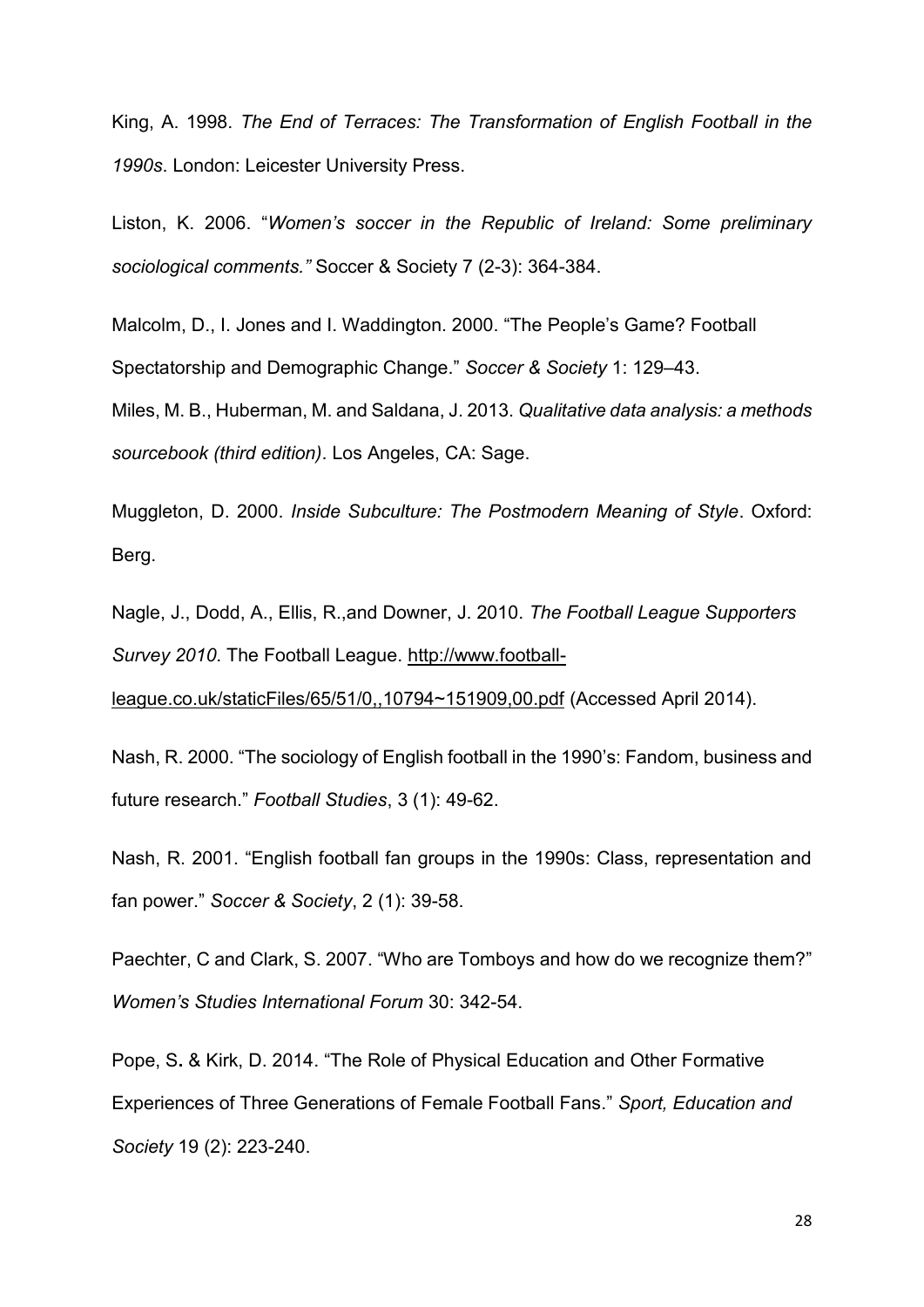Pope, S. 2014. ["There are Some Daft People Out There!': exploring female sport and](https://www.dur.ac.uk/sass/staff/profile/?mode=pdetail&id=11715&sid=11715&pdetail=89691)  [media fandoms.](https://www.dur.ac.uk/sass/staff/profile/?mode=pdetail&id=11715&sid=11715&pdetail=89691)" *Sport in Society* 17(2): 254-269.

Pope, S. 2012. "The Meaning of Sport in the Lives of 'Hot' and 'Cool' Female Fans of Football and Rugby Union." In K. Toffoletti & P. Mewett (eds) *Sports and Its Female Fans.* Routledge: London. 135-165.

Scraton, S, Fasting, K., Pfister, G., and Bunuel, A. 1999. "Its still a mans game? The experiences of top level European women footballers." *International Review for the Sociology of Sport* 34 (2): 99-113.

Scratton, S. and Flintoff, A. 2002 "Sport feminism: The contribution of feminist thought to our understanding of gender and sport", in S. Scratton and A. Flintoff (eds) *Gender and Sport: A Reader.* London: Routledge. 30-42

Silverman, D. 2000. *Doing Qualitative Research: A Practical Handbook.* London: Sage.

Skelton, C. 2000. "A passion for football: Dominant masculinities and Primary Schooling." *Sport, Education and Society* 5 (1): 5-18.

Thorne, B. 1993. *Gender play: girls and boys in school.* Buckingham: Open University Press.

Welford, J. 2011. "Tokenism, ties and talking too quietly: women's experiences in nonplaying football roles". *Soccer & Society* 12 (3): 365-381.

Williams, J. 2003. "The fastest growing sport? Women and football in England." *Soccer & Society* 4 (2-3): 112-127

Williams, J. and Perkins, S. 1998. "Ticket pricing, football business, and excluded football fans: Research on the 'new economics' of football match attendance in